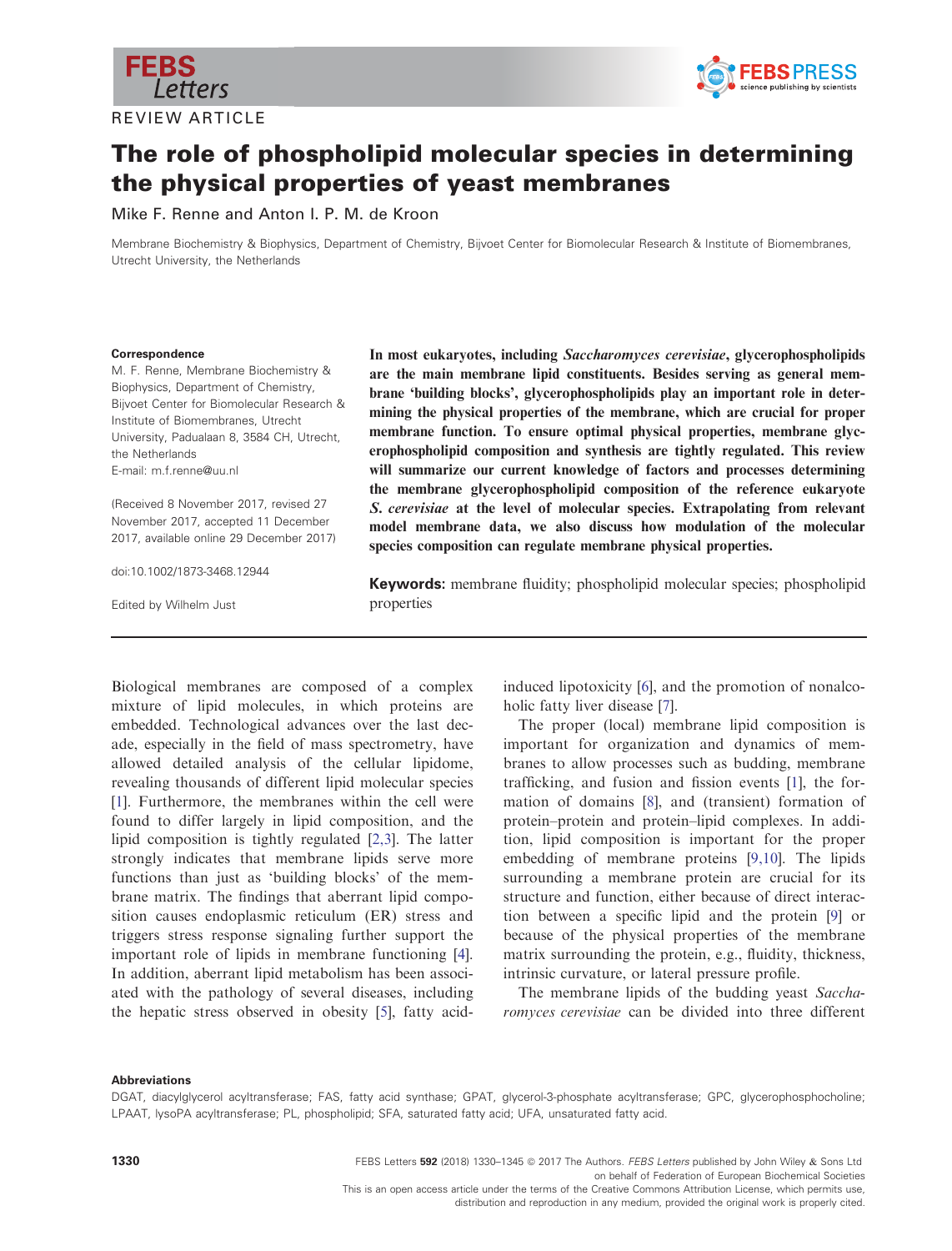families, based on their molecular structure: glycerophospholipids (or phospholipids in short; PL), sterols, and sphingolipids. Phospholipids make up most of the lipids of the membrane bilayer and therefore play an important role in determining the physico-chemical properties of the membrane. This review will focus on the role of bulk phospholipids in determining membrane physico-chemical parameters, with emphasis on the effects of acyl chain and PL class composition, and using the eukaryote baker's yeast as a reference. Research on membrane lipid housekeeping in yeast has been pivotal in the understanding of lipid homeostasis. We will first briefly introduce phospholipid biosynthesis in yeast (section Membrane phospholipid biosynthesis). Subsequently factors determining (the regulation of) membrane acyl chain composition will be discussed, including the role of substrate specificities of phospholipid biosynthetic enzymes (section Processes regulating acyl chain composition and PL molecular species profile). Next, we will review biophysical data from relevant model system studies, and discuss their implications for membrane physicochemical parameters (section Phospholipid molecular species profile determines physical properties of the membrane; insights from biophysical studies). Finally, we will discuss some open questions in our understanding of the regulation of membrane lipid composition in maintaining the membrane physical properties (section Conclusions and perspectives).

# Membrane phospholipid biosynthesis

The phospholipid composition of yeast cells is determined by lipid metabolic processes. Lipid composition and metabolism is highly dependent on culture conditions, including temperature (section Processes regulating acyl chain composition and PL molecular species profile), growth phase [\[11,12\]](#page-11-0), carbon source [[12,13](#page-11-0)], the use of rich- or minimal media [\[12\]](#page-11-0) and the presence of lipid precursors such as inositol [[14](#page-11-0)], therefore care must be taken when comparing data from different studies.

Here, we provide a brief overview of phospholipid biosynthesis. For more general reviews regarding the biosynthesis of phospholipids in yeast and its regulation, the reader is referred to other recent reviews [\[15](#page-11-0)–17].

# Acyl chain biosynthesis, desaturation and elongation

The bulk synthesis of acyl chains (or fatty acids) starts with acetyl-CoA  $(C_2)$  that is converted into malonyl-CoA

 $(C_3)$  by the acetyl-CoA carboxylase Acc1p, which is the rate limiting step in acyl-CoA biosynthesis [[18](#page-11-0)]. Malonyl-CoA is then used as a  $C_2$  donor by the fatty acid synthase (FAS) complex consisting of Fas1p and Fas2p, in elongating the growing acyl chain starting from acetyl-CoA, yielding the main yeast acyl-CoAs C16:0 and C18:0 and minor amounts of C10:0, C12:0, and C14:0 [[18\]](#page-11-0). The acyl-CoA elongases Elo1p, Elo2p, and Elo3p together with Ifa38p, Phs1p, and Tsc13p in the ER can elongate C14:0-CoA and C16:0-CoA to C18:0-CoA and further up to C26:0 [\[18\]](#page-11-0).

C16:0-CoA, C18:0-CoA, and C14:0-CoA to a minor extent can be desaturated by the  $\Delta^9$ -desaturase Ole1p to C16:1 $\Delta^9$ -CoA, C18:1 $\Delta^9$ -CoA, and C14:1 $\Delta^9$ -CoA, respectively, all of which are in *cis*-conformation [[19](#page-11-0)]. It has been shown that  $C14:1\Delta^9$ -CoA can be elongated to  $C16:1\Delta^{11}$ -CoA [\[20\]](#page-11-0). The subsequent Elo1p-dependent elongation of C16:1 $\Delta^{11}$  to C18:1 $\Delta^{13}$  was observed when cells were grown in  $C14:1\Delta^9$ -supplemented media, but even under these conditions  $C18:1\Delta^{13}$  was only a minor species (0.5%) [[20](#page-11-0)]. Furthermore, C16:1 $\Delta^9$ -CoA can be elongated to C18:1 $\Delta^{11}$ -CoA, also in an Elo1p-dependent manner [[20,21](#page-11-0)].

Triglycerides have been proposed to play a role in fatty acid detoxification by storing toxic acyl chains [[22,23](#page-11-0)]. As the level of  $C18:1\Delta^{11}$  was increased from  $\pm$  2.5% to over 10% in a mutant deficient in neutral lipid synthesis compared to the wild-type, the elongation of C16:1 $\Delta^{9}$ -CoA to C18:1 $\Delta^{11}$ -CoA was suggested to be relevant for protecting against lipotoxic effects [[21](#page-11-0)]. This was supported by the fact that the neutral lipid deficient mutant was inviable on media containing exogenous C16:1 $\Delta^9$  or C18:1 $\Delta^9$ , but not on media containing exogenous C18:1 $\Delta^{11}$  [\[21\]](#page-11-0).

# Glycerophospholipid biosynthesis

The precursor lipid class for all phospholipid classes in yeast is phosphatidic acid (PA), which is synthesized from the chiral water-soluble precursor  $sn$ -glycerol-3phosphate (D-glycerol-1-phosphate; G3P) in the ER (Fig. [1\)](#page-2-0). The G3P acyltransferases (GPATs) Sct1p and Gpt2p acylate G3P to sn-1-acyl-G3P or lysoPA using acyl-CoA as acyl chain donor [[24](#page-11-0)]. Sct1p and Gpt2p can also use dihydroxyacetone phosphate (3-hydroxy-2-oxopropyl phosphate; DHAP) as a substrate to produce the pro-chiral acyl-DHAP which is reduced to the chiral lysoPA by Ayr1p [[25](#page-11-0)]. Subsequently, the lysoPA acyltransferases (LPAATs) Slc1p, Ale1p, Ict1p, and Loa1p can acylate lysoPA at the sn-2 position to form PA [\[26](#page-11-0)–28]. As the deletion of *SLC1* and *ALE1* is synthetically lethal, Slc1p and Ale1p are considered the major LPAATs [\[26\]](#page-11-0).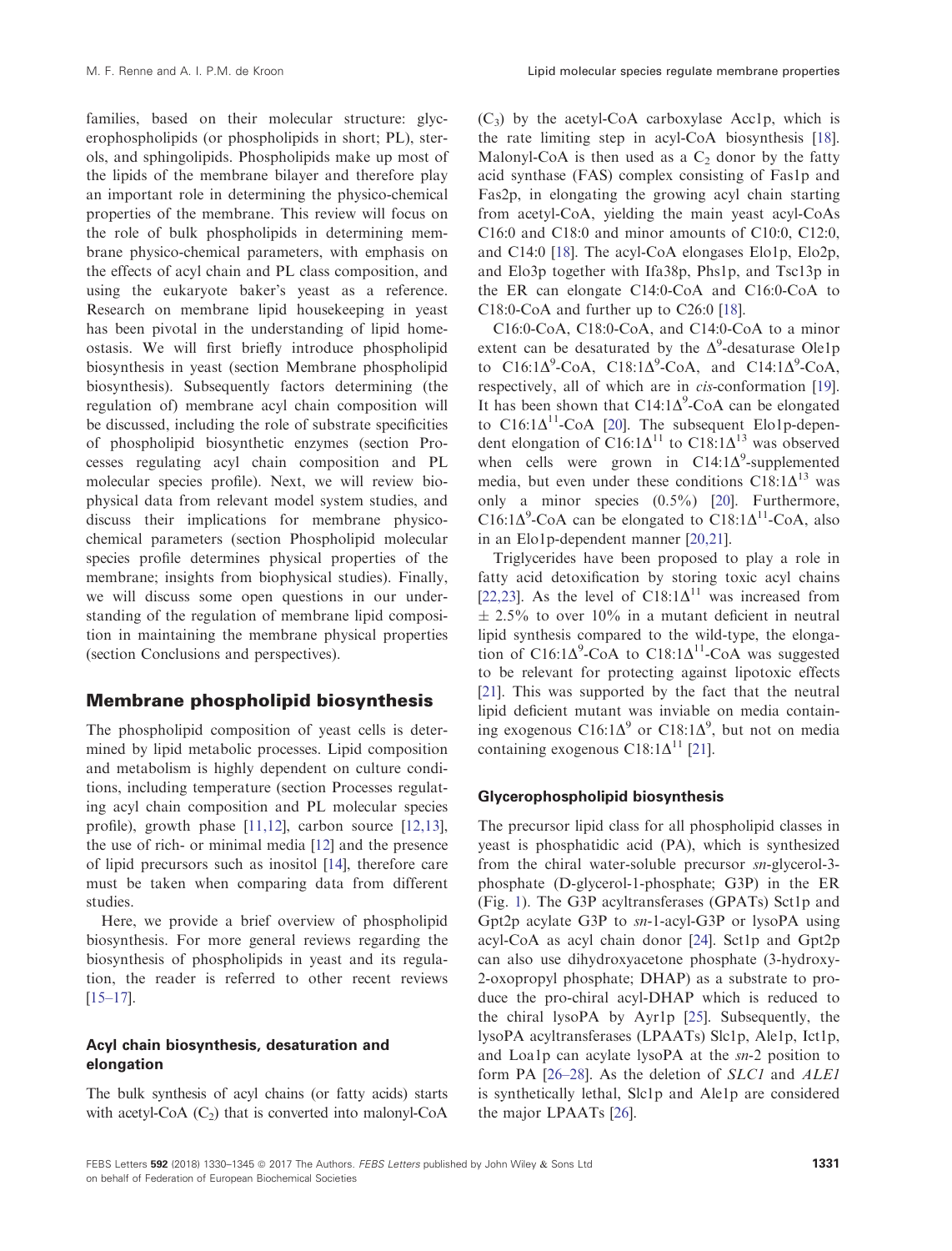<span id="page-2-0"></span>

Fig. 1. Overview of the main phospholipid biosynthetic pathways in yeast. Enzymes involved in the synthesis of bulk PLs are indicated (in bold). ELO indicates elongation processes by Elo1p and/or Elo2p. The PS-decarboxylation step (Psd1/2p) is the only key step not localized to ER or cytosol.

PA can be either dephosphorylated to diacylglycerol (DAG) by the PA hydrolase Pah1p (in the ER) [[29](#page-11-0)] or activated to CDP-DAG by Cds1p in the ER or by Tam41p in mitochondria [[30,31](#page-11-0)]. CDP-DAG is converted into phosphatidylserine (PS) by Cho1p [[32](#page-11-0)], or phosphatidylinositol (PI) by Pis1p [\[33\]](#page-11-0), both localized in the ER. In the mitochondria, CDP-DAG is used as precursor for the synthesis of sn-1-phosphatidylglycerol-3-phosphate by Pgs1p [\[34\]](#page-11-0), which is dephosphorylated to phosphatidylglycerol by Gep4p [[35](#page-12-0)] and subsequently combined with a second CDP-DAG molecule by Crd1p to form the mitochondrial lipid cardiolipin (CL) [\[36](#page-12-0)–38]. PS can be decarboxylated to phosphatidylethanolamine (PE) by the mitochondrial Psd1p or the endosomal Psd2p, both of which require transport of PS from the ER [\[39\]](#page-12-0). The produced PE can return to the ER to be methylated by Cho2p to monomethyl-PE, which is subsequently methylated to dimethyl-PE and PC by Opi3p [\[40\]](#page-12-0).

DAG is the lipid precursor for an alternative route of PE and PC synthesis via the CDP-ethanolamine and CDP-choline pathway, respectively, also known as the Kennedy pathway [\[41\]](#page-12-0). In this pathway, the

water-soluble lipid head group precursors ethanolamine and choline are phosphorylated to phosphoethanolamine and phosphocholine by Eki1p and Cki1p, respectively, and subsequently activated to CDP-ethanolamine and CDP-choline by Ect1p and Pct1p. The CDP-activated head group moieties can react with DAG to form PE and PC in reactions catalyzed by Ept1p and Cpt1p, respectively, which are localized in the ER and/or Golgi apparatus [\[42\]](#page-12-0).

DAG is also the precursor for the synthesis of the storage lipid triacylglycerol (TAG) by the diacylglycerol acyltransferase (DGAT) Dga1p, which uses acyl-CoA as acyl chain donor, or by Lro1p that uses a phospholipid as acyl chain donor [[43](#page-12-0)]. DAG can also be phosphorylated by the DAG kinase Dgk1p to yield PA [[44](#page-12-0)].

# Processes regulating acyl chain composition and PL molecular species profile

As a poikilothermic organism, yeast adapts its membrane lipid composition in response to altered growth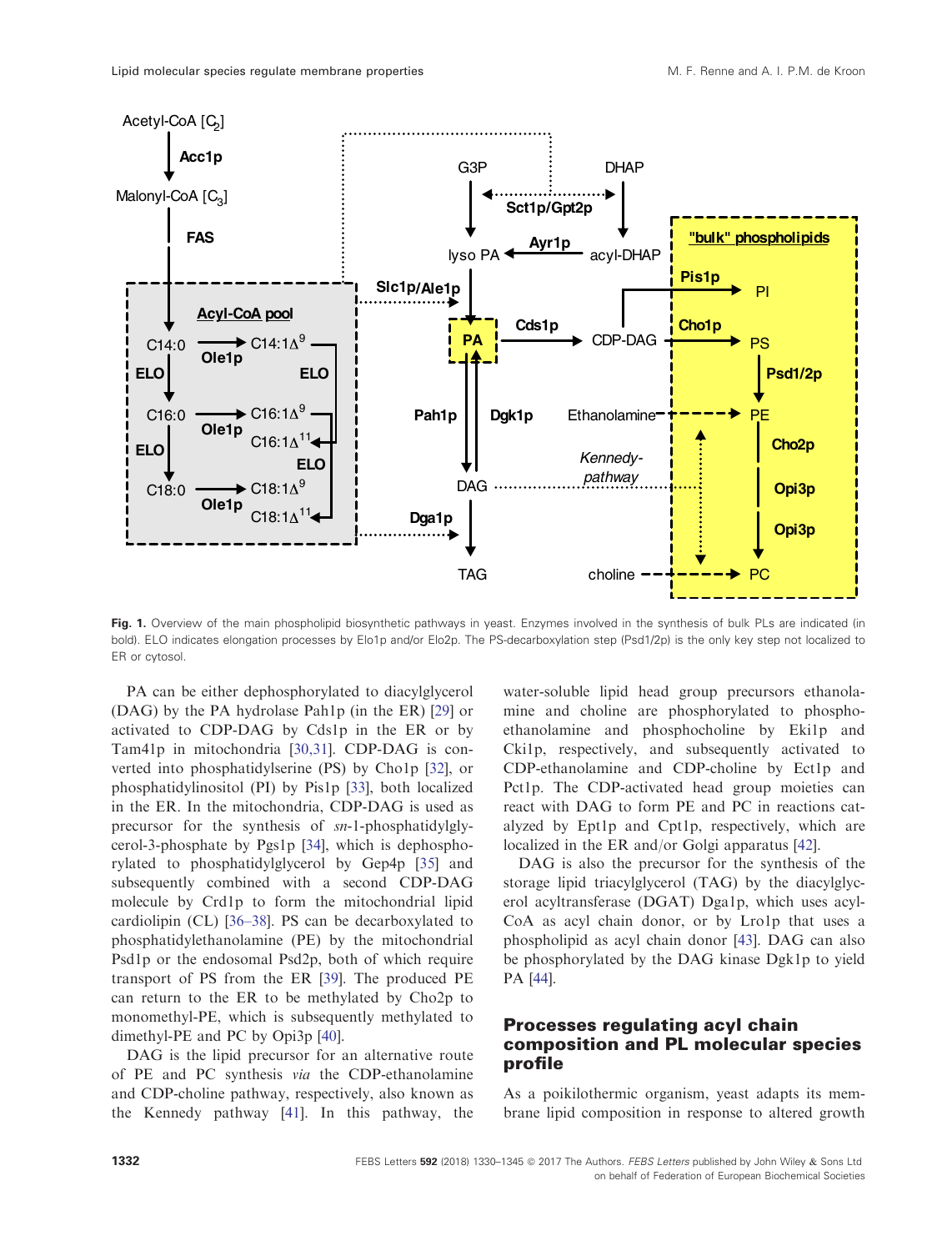<span id="page-3-0"></span>temperatures in a process known as homeoviscous adaptation [[45,46](#page-12-0)]. Upon a switch to higher growth temperature, the average acyl chain length is increased and the level of unsaturated acyl chains (UFA), mainly C16:1, decreases (Fig. 2; see also Refs [\[46,47\]](#page-12-0)). In terms of PL molecular species, the content of monounsaturated phospholipids is gradually increased at the expense of diunsaturated phospholipids, which is accompanied by rises in the levels of the major bilayer preferring lipid classes PC and PI at the expense of PE [\[12\]](#page-11-0). These changes are thought to be driven by the regulation of the expression of lipid biosynthetic genes and of the activity of enzymes, and the consequent alterations of fluxes through the lipid biosynthetic pathways.

## Fatty acid synthesis affects acyl chain length

The acyl chain composition of newly synthesized membrane phospholipids is mainly determined by the extent of desaturation and elongation of the acyl-CoA pool. The length of the acyl-CoA species in the acyl-CoA pool may be regulated by the FAS complex, which was shown to produce different ratios of C16:0 to C18:0-CoA in vitro upon temperature variation [[48](#page-12-0)]. In addition, the activity of the acetyl-CoA carboxylase encoded by the ACC1 gene affects acyl chain length, as was indicated by in vitro experiments on fatty acid synthesis in which the concentration of its product malonyl-CoA was varied [[49](#page-12-0)], and further supported by a thermosensitive and a cold sensitive ACC1 mutant that shows a higher  $C_{16}/C_{18}$  ratio at the nonpermissive temperature [[50,51\]](#page-12-0). Recently, the regulation of the activity of Acc1p by phosphorylation has been shown to regulate the ratio of  $C_{16}$ -to- $C_{18}$  acyl chains in the membrane lipids [\[52\]](#page-12-0).

#### Regulation of Ole1p activity

It is widely accepted that the regulation of acyl-CoA desaturation by Ole1p plays a major role in homeoviscous adaptation in yeast. The activity of Ole1p is regulated at the level of transcription of the OLE1 gene, which is responsive to temperature, carbon source, and supplementation of exogenous fatty acids [\[46\]](#page-12-0). The expression of OLE1 is regulated by the transcription factors Spt23p and Mga2p, which are both synthesized as 120 kDa proteins (p120) and form homodimers residing in the ER membrane [\[53,54\]](#page-12-0). Upon activation, Spt23p and Mga2p are ubiquitinylated and subsequently cleaved in a proteasome-dependent manner to release 90 kDa (p90) effector proteins. The p90 proteins travel to the nucleus and facilitate OLE1 expression. The deletion of both SPT23 and MGA2 is synthetically lethal. Single  $spt23\Delta$  mutants show no alterations in Ole1p levels, but  $mga2\Delta$  have lower Ole1p levels and therefore lower levels of UFA chains implicating Mga2p as the major player in Ole1p regulation [\[55\]](#page-12-0).

Recently Mga2p dimers were proposed to sense lipid packing via their transmembrane helices [\[56\]](#page-12-0). The authors propose the aromatic residues on the transmembrane helices to face 'outwards' to the lipid acyl chains in a fluid environment, and rotate 'inwards' towards the monomer–monomer interface in a more rigid environment, due to the tighter packing of the lipid acyl chains, which disfavors the insertion of the aromatic residues into the acyl chain region. When the membrane is fluid the ubiquitination sites of the Mga2p dimer are sequestered. When the membrane lipids are tightly packed, the rotation mechanism exposes the ubiquitination site on both Mga2p monomers, enabling processing by the proteasome and release of p90 [[56](#page-12-0)]. A similar mechanism likely applies



Fig. 2. Homeoviscous adaptation in yeast: acyl chain composition at different growth temperatures. Wild-type yeast cells (strain BY4741) were grown in synthetic defined glucose medium- to mid-log phase at the indicated temperature. Total lipid extracts were prepared, transesterified to fatty acid methyl esters, and analyzed by GC-FID (M. F. Renne and A. I. P.M. de Kroon, unpublished data). Data are presented as mean values  $\pm$  SD ( $n = 3$ ).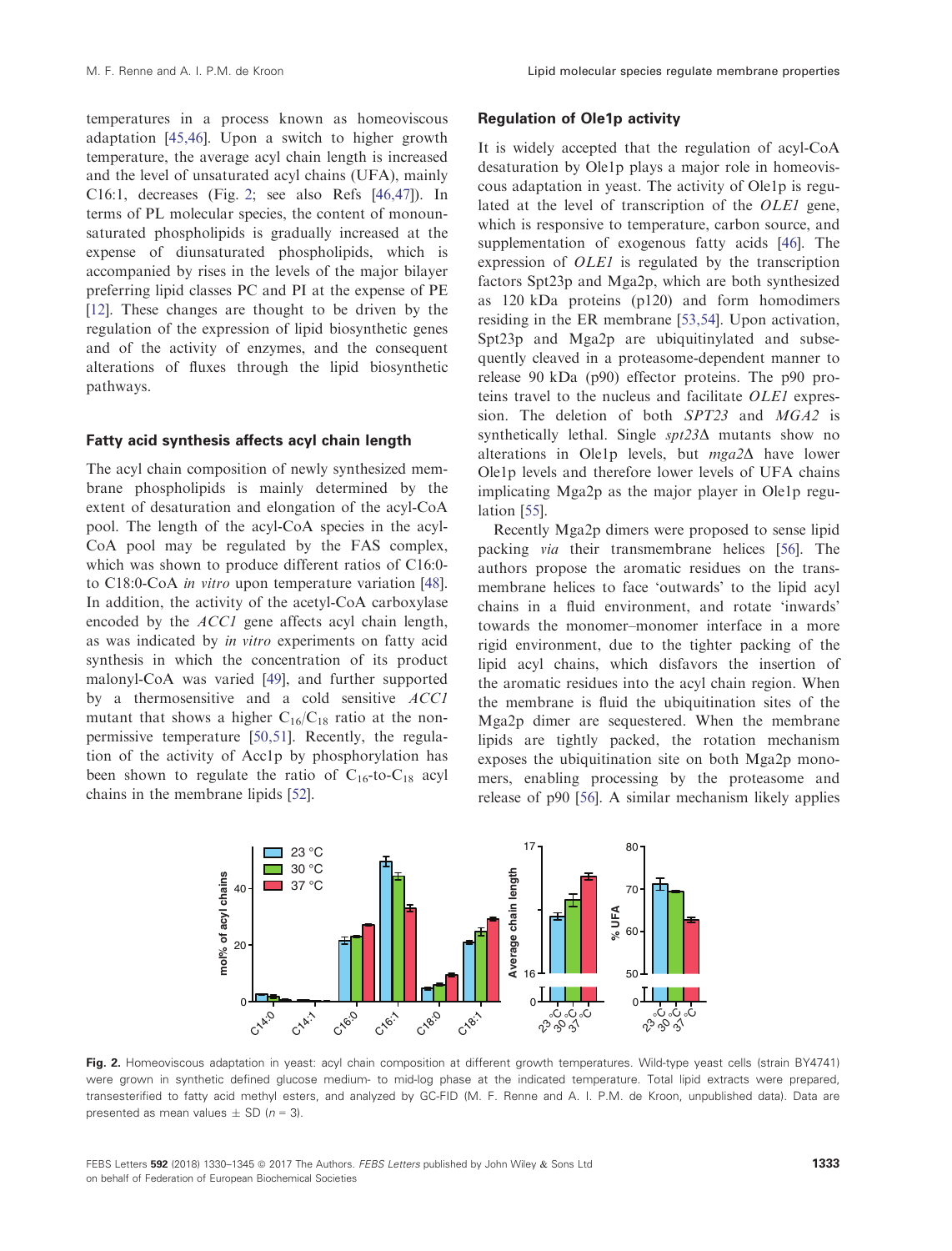to Spt23p, as the transmembrane helices of Spt23p and Mga2p have 86% sequence similarity [[57](#page-12-0)].

# Substrate specificity of acyltransferases

The substrate specificity of lipid biosynthetic enzymes determines the molecular species profile of synthesized lipids and may have a role in determining the phospholipid molecular species profile (see section Substrate specificity of PL biosynthetic pathways). Pulse labeling strategies in various yeast mutants, in vitro enzyme assays, and changes in the lipidome of deletion and overexpression mutants have been used to deduce substrate specificities at the acyl chain level.

Whereas the GPAT Gpt2p was shown to have little substrate preference *in vitro* (except for slightly reduced activity towards C18:0-CoA), its paralog Sct1p was shown to exhibit a strong preference for C16:0-CoA and C16:1-CoA [\[24\]](#page-11-0). In vivo, the deletion of SCT1 was shown to decrease the C16:0 levels in the four major phospholipids PC, PE, PI, and PS, with the largest effect on PC. Interestingly, deletion of GPT2 hardly affects the acyl chain composition of PC, PI, and PS, but does increase the C16:0 and C18:1 levels in PE at the expense of C16:1 [[24](#page-11-0)]. Looking at the total cellular acyl chain composition, De Smet et al. [[58](#page-12-0)] showed that deletion of SCT1 decreases the cellular C16:0 content by almost 50%, whereas overexpression of SCT1 increases C16:0 levels at the expense of C16:1 and C18:1. Based on these data, it has been hypothesized that Sct1p-mediated incorporation of C16:0 into PL serves as a sink for C16:0. In line with this hypothesis it was shown that co-overexpression of OLE1 rescues the growth defect conferred by SCT1 overexpression and the accumulation of C16:0, indicating competition between Sct1p and Ole1p for their shared substrate C16:0-CoA [[58](#page-12-0)]. Interestingly, overexpression of OLE1 increases the level of C18:1 rather than C16:1 [\[58\]](#page-12-0), indicating a preference for C18:0- over C16:0-CoA.

Loss of the LPAAT Ale1p does not significantly affect the PL molecular species profile. In contrast, loss of Slc1p causes a general increase in  $C_{32}$  PL at the expense of  $C_{34}$  PL [[26](#page-11-0)]. A later study showed that this is mainly due to a decrease in C18:1 acyl chains in the PL and an increase in C16:1 with only minor effects on the saturated acyl chains [[59](#page-12-0)], indicating that Slc1pmediated incorporation of C18:1-CoA into PLs may serve as a sink for C18:1.

In a lipidomics study using four double mutants with deletions of *SCT1* or *GPT2* combined with deletion of SLC1 or ALE1, it was shown that deletion of

SLC1 in combination with the deletion of either SCT1 or GPT2 has a large effect on the molecular species composition, whereas deletion of ALE1 in combination with SCT1 or GPT2 shows only minor differences [\[60\]](#page-12-0). As Ale1p, but not Slc1p, is known to have general lysoPL acyltransferase activity [[61](#page-13-0)–64], these findings were interpreted as indicative for de novo synthesis of PL having a more pronounced role in determining the acyl chain at the sn-2 position [[60](#page-12-0)]. However, the proposed acyl-CoA preference of Slc1p versus the absence of a clear-cut acyl-CoA substrate specificity for Ale1p may also contribute.

The DGAT Dga1p has been proposed to have a substrate specificity for C16:0 and C18:1, based on the observation that yeast cells lacking DGA1 show a decrease in C16:0 and C18:1 levels which is compensated by an increase in C16:1 [\[65\]](#page-13-0). Care must be taken when interpreting these data, as Dga1p was studied in a background strain deleted for the other neutral lipid synthesis genes (lro1 $\triangle$ are1 $\triangle$ are2 $\triangle$ ). Interestingly it was found that in the quadruple mutant  $dgalAlrol\Delta are1$  $\Delta$ are2 $\Delta$  the total level of C18:1 is increased compared to wild-type, which is mainly due to the presence of 7.3% C18:1 $\Delta$ <sup>11</sup> [[21,65](#page-11-0)]. The presence of *ARE1* does not decrease the level of C18:1 $\Delta$ <sup>11</sup> and *LRO1* or *ARE2* only decrease it to 3.3–3.4%. However, the presence of DGA1 reduces the C18:1 $\Delta^{11}$  level to wild-type (0.1%), consistent with Dga1p being responsible for bulk TAG synthesis.

Besides the direct role in determining the nature of the acyl chains of the synthesized lipid, the substrate specificities of the acyltransferases described above may affect lipid biosynthesis indirectly, by their impact on the composition of the acyl-CoA pool. By transferring the acyl chains from specific acyl-CoA species, the acyl-CoA substrate is no longer accessible to other enzymes catalyzing, e.g., elongation or desaturation. Variation in the activity of enzymes that use bulk amounts of specific acyl-CoAs, such as Sct1p consuming C16:0-CoA above, will affect sinks for acyl chains and alter the available acyl-CoA species by affecting reactions involving acyl-CoA's by mass action [\[16\]](#page-11-0). In this context the acyl-CoA synthetases Faa1-4p and Fat1p should be mentioned that contribute to the acyl-CoA pool by converting free fatty acids mobilized from neutral lipids or derived from lipid turnover into acyl-CoA's [\[66,67\]](#page-13-0). Differences in substrate specificity both *in vitro* and *in vivo* have been reported for acyl-CoA synthetases (reviewed in Ref. [[66](#page-13-0)]). The activity and specificity of the acyl-CoA synthetases may contribute to the composition of the acyl-CoA pool and thereby influence acyl-CoA-dependent metabolic steps.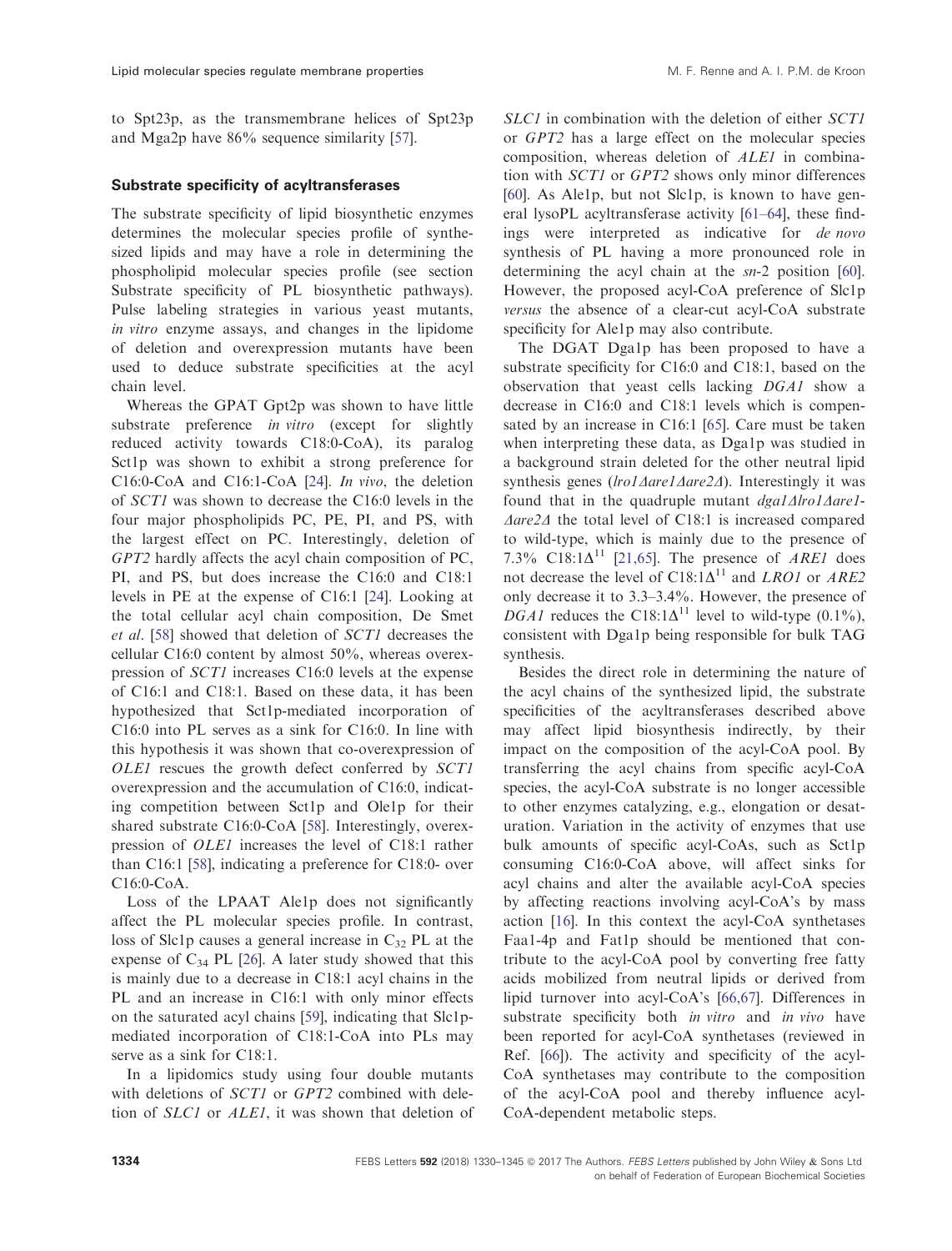## Substrate specificity of PL biosynthetic pathways

The major yeast lipids PC, PE, PI, and PS have different molecular species profiles (Fig. 3, [[12](#page-11-0)]). For PC and PE, 32:2 and 34:2 are the most abundant together amounting to over 75%, followed by 32:1 and 34:1. Interestingly, the disaturated species 32:0 and 34:0 are not detected. The major PS species is 34:1, followed by 32:1 and 34:2. PI is enriched in the disaturated, short acyl chain species 26:0, 28:0, and 30:0 (approx. 17% of total) compared to PC, PE, and PS, in which these are absent. Furthermore, diunsaturated species are virtually absent in PI (less than 5%). The substrate use of the lipid biosynthetic pathways could contribute to the PL-specific species profiles. The substrate use is determined by the substrate specificity of the individual enzymes and/or the molecular species of the lipid substrate available at their subcellular location. Postsynthetic acyl chain remodeling may further contribute (section Acyl chain remodeling).

Substrate specificity at the level of molecular species of the PA consuming enzymes Cds1p and Pah1p, which produce CDP-DAG and DAG, respectively, has not (yet) been reported. This also applies to the PI and PS biosynthetic enzymes Pis1p and Cho1p. However, the routes producing the bulk membrane phospholipids PE and PC were reported to show selectivity at the level of molecular species. In the absence of ethanolamine and choline, yeast is mainly dependent on PS decarboxylation for PE synthesis and subsequent methylation to PC. The mitochondrial enzyme Psd1p is the main PS decarboxylase and produces 70–90% of cellular PE [[68](#page-13-0)]. Compared to PS, PE and PC are enriched in diunsaturated species (Fig. 3, [\[12,69,70](#page-11-0)]) which could be due to molecular species selectivity of the PS decarboxylase. Alternatively, the species selective conversion of PS to PE could be due to preferential transport of diunsaturated PS species from the ER to mitochondria, as was reported in mammalian cells [[71](#page-13-0)].

The molecular species profiles of PC synthesized via either the methylation of PE by Cho2p and Opi3p or by the Kennedy pathway were shown to differ in a stable isotope pulse labeling study using  $D_{13}$ -choline and  $D_3$ -methionine [\[72\]](#page-13-0). The PE methylation pathway produces mainly 34:2 and 32:2 PC species (approx. 55% and 35% of total, respectively), whereas the CDP-choline pathway produces a more even distribution of 32:2, 32:1, 34:2, and 34:1 PC species (approx. 40%, 20%, 20%, and 10% of total, respectively). When the Kennedy pathway is inactivated, e.g., by deletion of PCT1, the wild-type PC molecular species profile cannot be produced by biosynthesis alone, and requires acyl chain remodeling of the PE methylationderived PC (see section below).

#### Acyl chain remodeling

Recently, we reviewed the current knowledge of lipid acyl chain remodeling in yeast [\[73\]](#page-13-0). Here, we will briefly discuss how the remodeling of PC ensures the proper molecular species profile of this bulk lipid.

PC can be de-acylated by a phospholipase A to lysoPC, which can subsequently be de-acylated to glycerophosphocholine (GPC) by a phospholipase B. PC can also be directly de-acylated to GPC by a phospholipase B. GPC can either be catabolized to choline and glycerol-3-phosphate [[74,75](#page-13-0)], or re-acylated to yield 1-acyl-glycerophosphocholine (lysoPC) [[76](#page-13-0)], e.g., by the recently identified Gpc1p [\[77\]](#page-13-0). LysoPC can be acylated to PC by a second acyltransferase such as Ale1p [[62](#page-13-0)]. The phospholipase D Spo14 can release the head group of PC, yielding PA and choline, which can subsequently be recycled into PC via the Kennedy pathway [[78](#page-13-0)].



Fig. 3. Molecular species profiles of the major membrane phospholipids in yeast. The molecular species of the main glycerophospholipids PC, PE, PS, and PI are shown of wild-type strain BY4741, cultured to early log phase in synthetic complete glucose medium at 30 °C. Data (mean values with standard deviation;  $n = 3$ ) were taken from the supplementary data of Klose et al. [[12](#page-11-0)].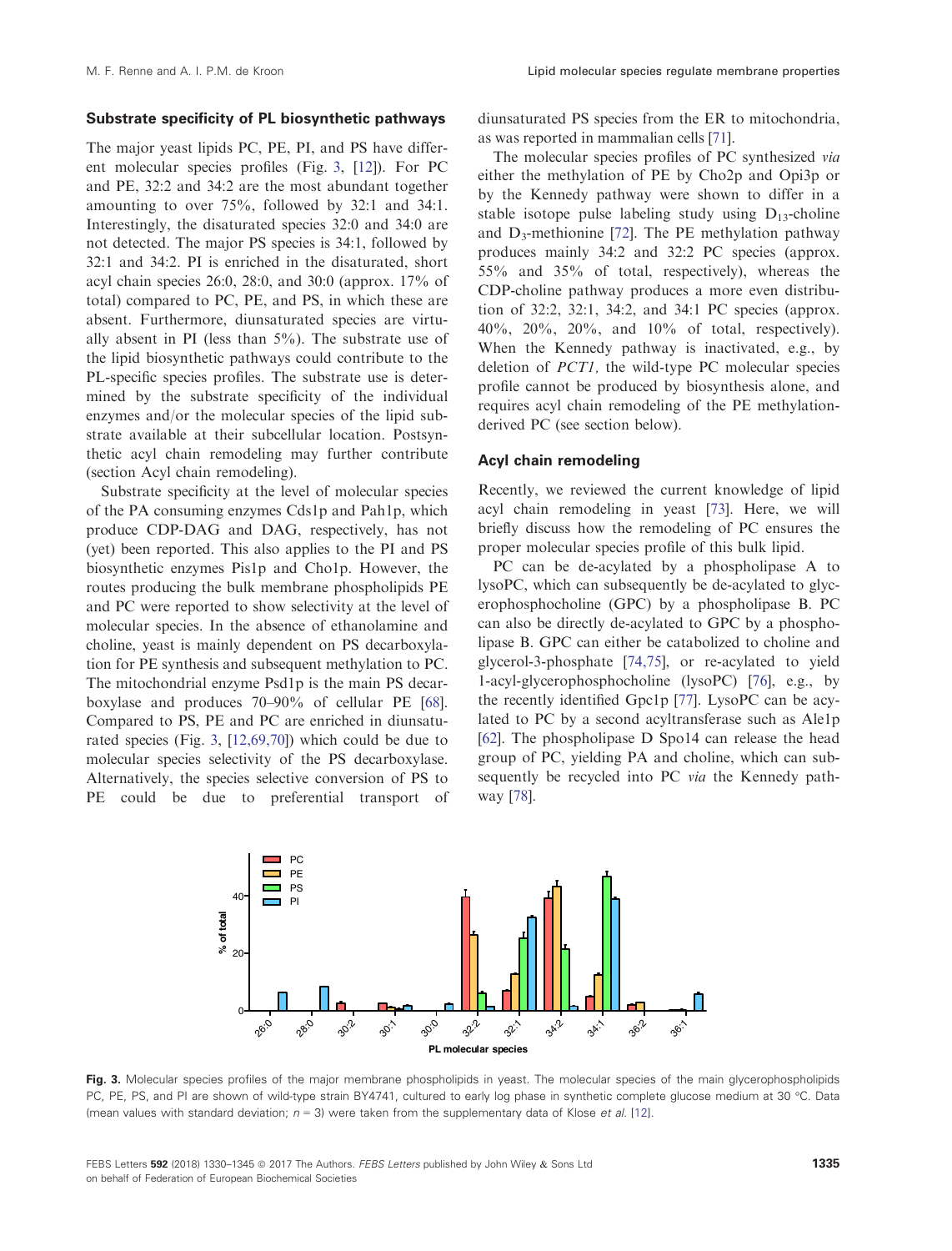The de-acylation of PC and subsequent re-acylation of lysoPC or GPC was first demonstrated in vivo by Wagner & Paltauf using the incorporation of exogenous radiolabeled fatty acids [[79](#page-13-0)]. The incorporation of acyl chains was shown to be a very rapid process, observed already after 2 min, however, the incorporation of the label in the lipid pools was not quantified. Using a strain deficient in PE methylation (cho2Δopi3Δ) with a switchable Kennedy pathway ( $P_{GALI}$ -PCTI) it was shown that cells can survive on exogenous  $\text{di}C_8\text{-PC}$  in the absence of active PC synthesis. Moreover,  $\text{diC}_8\text{-PC}$  was shown to be remodeled to the regular PC species such as 32:2, 32:1, 34:2, and 34:1. However, cell growth is delayed and the content of PC is diminished to less than 10% of total compared to over 40% in the wild-type, indicating that the uptake of  $diC_8$ -PC followed by PC remodeling is not sufficiently efficient to sustain proper PC levels and optimal cell growth [\[80\]](#page-13-0).

As mentioned above, in the  $pct1\Delta$  background newly synthesized PC is mainly diunsaturated as in wild-type and contains virtually no monounsaturated species. However, the steady-state PC profile does contain monounsaturated species [\[72\]](#page-13-0) indicating a role for remodeling of PC. This was further supported by the finding that the sn-1 position of newly synthesized PC contains almost exclusively C16:1, whereas steady-state PC contains C16:0, C16:1, C18:0, or C18:1 at the sn-1 position [\[72\]](#page-13-0). A follow-up pulse-chase study in the  $pct1\Delta$ background using the overexpression of SCT1 to increase the level of saturated acyl chains, revealed that the monounsaturated PC species are increased to nearly steady-state levels at the expense of diunsaturated PC species in approximately 1 doubling time, involving approximately 40% of the newly synthesized PC molecular species [[81\]](#page-13-0). Deletion of the phospholipase B encoding gene PLB1 was shown to slow down this process, indicating a remodeling mechanism via the turnover of PC to GPC. Subsequent acylation of GPC to lysoPC by Gpc1p [\[77](#page-13-0)], followed by acylation to PC by Ale1p [\[76,82](#page-13-0)] are likely major contributors to this process.

# Phospholipid molecular species profile determines physical properties of the membrane; insights from biophysical studies

Understanding how physico-chemical properties of membrane lipids affect membrane properties is key to understanding the importance of the phospholipid molecular species profile for maintaining membrane function in vivo. Biophysical studies on model membranes consisting of (mixtures of) well-defined synthetic lipids or purified lipid extracts have provided

much information on how lipid physico-chemical properties determine membrane physical parameters such as fluidity, bilayer thickness, intrinsic curvature, and lateral pressure profile. It is important to note that most of these parameters are interrelated and therefore a single parameter cannot be modified without affecting the other parameters to some extent. Nevertheless, these studies have enormously contributed to our understanding of the role of lipids in the complex environment of a biological membrane. In the following, we will focus on the various ways in which the phospholipid molecular species profile can affect membrane physical properties and we will discuss possible implications with respect to regulation of membrane lipid composition in vivo.

#### Membrane fluidity

Membrane fluidity is probably the most extensively studied physical property of membranes, both in vitro and in vivo. Depending on the temperature, a lipid bilayer can exist in different phases. The two major, biologically relevant phases are the liquid crystalline *phase*  $(L_{\alpha})$ , a fluid and disordered phase, and the gel *phase*  $(L_{\beta})$ , which forms at lower temperature and is a more ordered and rigid phase. The phase transition temperature  $(T<sub>m</sub>)$  from the gel to the liquid crystalline phase has been determined for many different lipids, using model membranes composed of pure lipid molecular species.

## Role of acyl chain composition

The fluidity of a membrane at a given temperature is mainly determined by the acyl chain composition [\[83](#page-13-0)]. The  $T<sub>m</sub>$  increases with increasing lipid acyl chain length [\[84\]](#page-13-0) and decreases with the introduction of *cis*-double bonds in the acyl chains [[85\]](#page-14-0) (Fig. [4](#page-7-0)). The decrease in  $T<sub>m</sub>$ is larger going from a completely saturated lipid species to a monounsaturated species than from a mono- to diunsaturated species (Fig. [4](#page-7-0), compare grey arrows. For unsaturated PL species, the location of the *cis*-double bond also affects  $T<sub>m</sub>$  (Fig. [5](#page-7-0)). Yeast acyl chains comprise mainly  $\Delta^9$  UFAs with only minor amounts of  $\Delta^{11}$  UFAs (see section Acyl chain biosynthesis, desaturation and elongation; [\[21,65\]](#page-11-0)). As the difference in  $T_m$  between  $\Delta^9$ and  $\Delta^{11}$  PL species is very small, this most likely will play but a minor role – if any.

The fluid phase is thought to represent the bulk of the membrane lipids. Maintaining the fluidity of the membrane at altered temperatures is accomplished by adaptation of the acyl chain composition in both degree of unsaturation and acyl chain length (Fig. [2,](#page-3-0)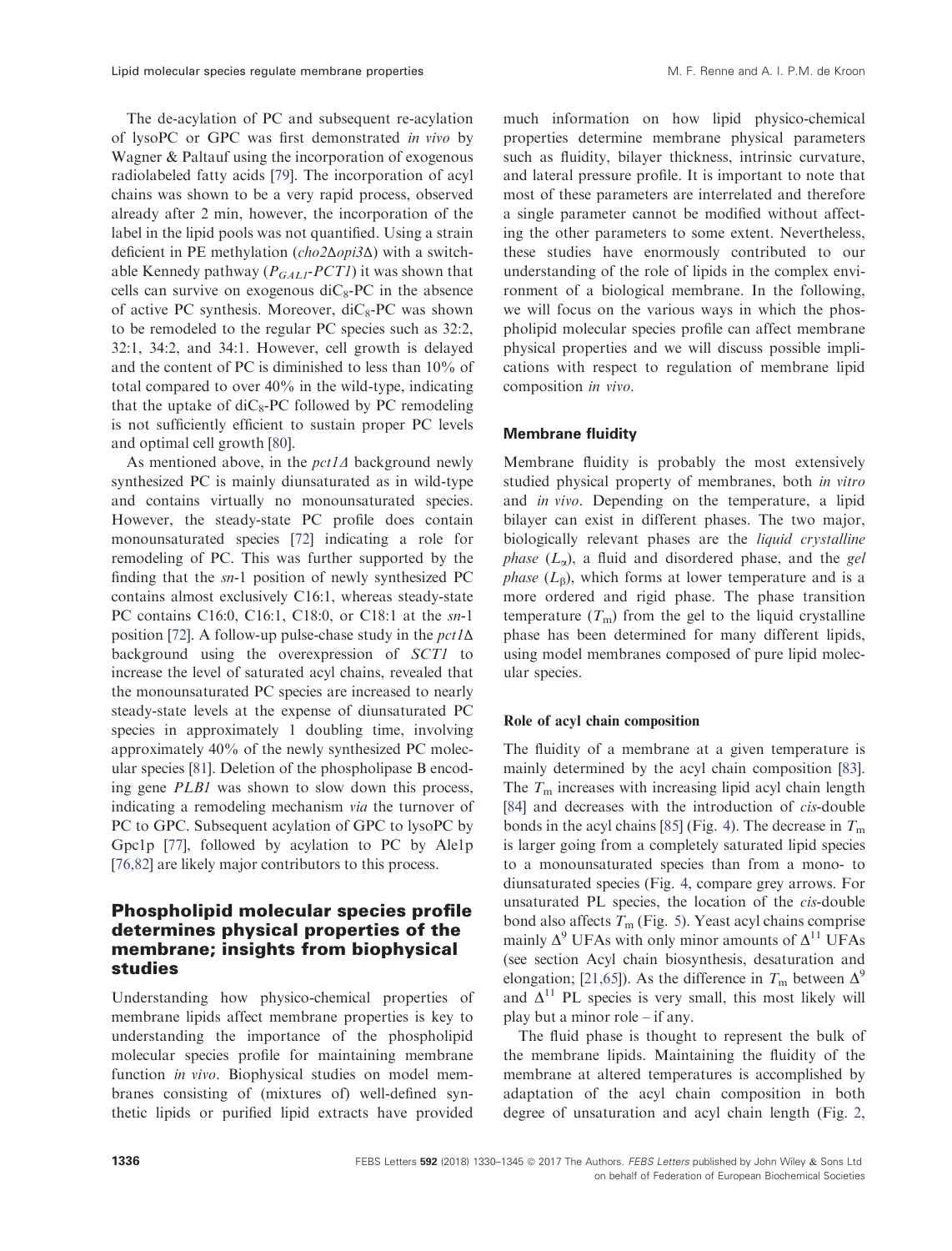<span id="page-7-0"></span>

Fig. 4. Effect of acyl chain length and unsaturation on the gel-toliquid crystalline phase transition temperature  $(T_m)$  of PC and PE.  $T<sub>m</sub>$  of completely saturated di(n:0), monounsaturated (n:0)(n:1) and diunsaturated di(n:1) PE and PC species with acyl chains containing the same number of carbons, n. Grey arrows highlight the differences in  $T_m$  between saturated, monounsaturated, and diunsaturated PC species. Data were taken from [\[84\]](#page-13-0) for di(n:0)PC, [[112](#page-14-0)] for (n:0)(n:1)PC, [\[113\]](#page-15-0) for di(n:1)PC, and [[114](#page-15-0)] for di(n:0)PE. All data were obtained by differential scanning calorimetry of lipid dispersions prepared in water. Curves were added to guide the eye.

see also section Processes regulating acyl chain composition and PL molecular species profile). The decreased acyl chain length and increased unsaturation observed at lower growth temperatures are in line with the lower  $T<sub>m</sub>$  of shorter and more unsaturated PL species as determined in model membranes (Fig. 4).

### Role of lipid class composition

Membrane fluidity is also dependent on lipid class composition. PE has a smaller head group than PC and can form hydrogen bonds between the positively charged amino head group and the negatively charged phosphate residue of a neighboring lipid [\[86\]](#page-14-0). Both these properties cause tighter packing of PE and its acyl chains, which leads to a higher  $T<sub>m</sub>$  of PE molecular species compared to the corresponding PC species (Fig. 4). Recently, it was shown that the PE-to-PC ratio can be adapted to maintain membrane fluidity in insect cells as well as mammalian cells upon varying the cholesterol content [\[87](#page-14-0)]. Interestingly, yeast cells grown at higher temperature show a decrease in PE content [[12](#page-11-0)], which is in contrast to the higher  $T<sub>m</sub>$  of PE compared to PC (Fig. 4). Therefore, this decrease



Fig. 5. The effect of the position of the *cis-*double bond ( $\Delta$ -location) on the gel-to-liquid crystalline phase transition  $(T<sub>m</sub>)$  of PE and PC species. All data were obtained by differential scanning calorimetry. Representative data were taken from [[113](#page-15-0)] for 18:1/ 18:1 PC, from [[115](#page-15-0)] for 18:0/18:1 PC, and [[116](#page-15-0)] for 18:0/18:1 PE. Curves were fitted to guide the eye.

in PE content is likely to balance membrane intrinsic curvature and lateral pressure profile (see below).

# Difference in effects between sn-regioisomers of phospholipid species

Lipid species are denoted in various ways, depending on the level of molecular species structural information [[88](#page-14-0)]. For example, lipids denoted as  $32:1$  PC species (defined as a PC lipid with two acyl chains of total 32 C atoms and one double bond) comprise many possible molecular species depending on the acyl chain composition and the sn-regioisomers, for example: 14:0/18:1PC versus 18:1/14:0PC, where the first fatty acid is esterfied to the sn-1 position and the second one to the sn-2 position on the glycerol backbone of PC [\[88\]](#page-14-0). The effect of lipid sn-regioisomers on the total molecular species composition in yeast has not received much attention so far. However, biophysical studies using model membranes have shown striking differences between snregioisomers, e.g., in their melting temperature (Table [1](#page-8-0)). Differences in the insertion depth of the sn-1 and sn-2 acyl chains have been shown, where the sn-2 inserts less deeply into the bilayer, leading to different effects of the sn-regioisomers on lipid packing [[89](#page-14-0)].

For monounsaturated lipids, in general, the regioisomer with the saturated or longer acyl chain at the sn-1 position has a lower melting temperature compared to the regioisomer with the saturated or longer acyl chain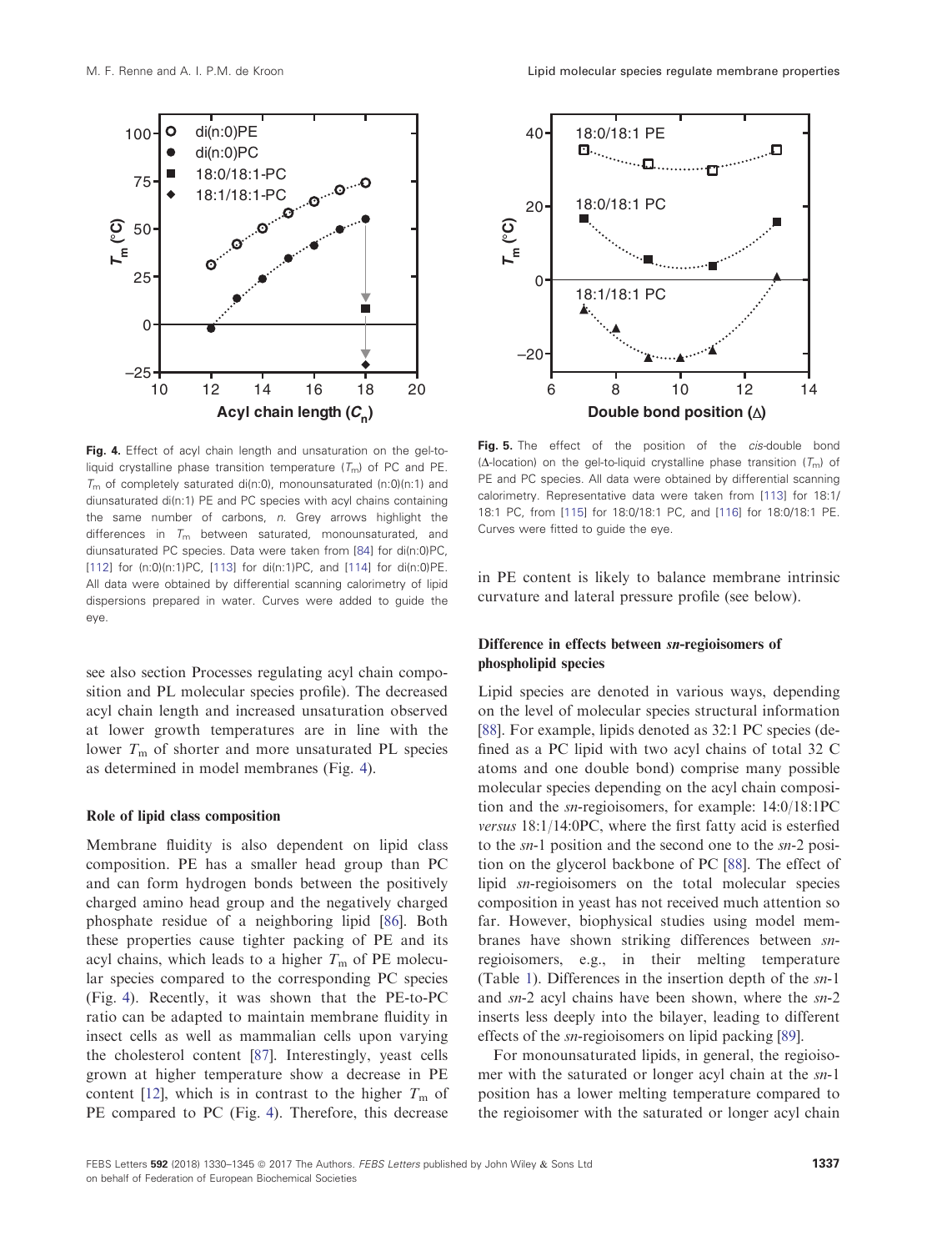<span id="page-8-0"></span>Table 1. Effect of sn-regioisomers on the gel-to-liquid crystalline phase transition temperature  $(T_m)$ . Data were taken from The Handbook of Lipid Bilayers (second edition, 2013) and references therein [[120\]](#page-15-0). Tm of lipids with the same acyl chain at the sn-1 and sn-2 positions are depicted in bold.

|        | $sn-2$ |      |      |      |         |
|--------|--------|------|------|------|---------|
|        | 12:0   | 14:0 | 16:0 | 18:0 | 18:1    |
| $sn-1$ |        |      |      |      |         |
| 12:0   | $-2.1$ |      | 21.7 | 23.3 |         |
| 14:0   |        | 23.9 | 34.9 | 39.2 | $-19.1$ |
| 16:0   | 11.3   | 27.5 | 41.4 | 48.8 | -4      |
| 18:0   | 17.5   | 31   | 44.5 | 55.3 | 5.6     |
| 18:1   |        |      | $-9$ | 10   | $-17.3$ |

at the sn-2 position. This might explain the strong enrichment of saturated acyl chains at the  $sn-1$  position in yeast PL [\[79\]](#page-13-0) that may serve as a mechanism to mitigate the effect of these acyl chains on membrane rigidity. To our knowledge, no studies have investigated the regulation of sn-regioisomers in relationship with the regulation of membrane fluidity in yeast.

## Influence of sterols

The addition of sterols to a phospholipid bilayer diminishes the differences between the fluid and gel phases. By ordering the acyl chains in a liquid crystalline phase, sterols make membranes more rigid. Conversely, in the gel phase, sterols cause disorder of the saturated acyl chains, thus increasing membrane fluidity. Because of decreased differences between the gel phase and liquid crystalline phase at high sterol content, the phase transition is no longer observed [\[90\]](#page-14-0). In yeast, ergosterol content was shown to differ only slightly in yeast cultures grown at different temperatures [\[12\]](#page-11-0).

## Membrane thickness

Membrane thickness is determined by the effective length of the lipid acyl chains, which is mainly determined by the number of carbon atoms in the acyl chain but can be modulated by several factors. First, the bilayer thickness of a lipid in a gel phase will be more ordered than in a fluid phase, and hence the bilayer will be thinner in a fluid phase membrane. Similarly, bilayer thickness of a membrane composed of unsaturated lipids will be slightly less than that of a bilayer consisting of the corresponding saturated lipid. Furthermore, for lipids in the fluid phase, bilayer thickness will decrease with increasing temperature due to increased acyl chain disorder. Consistently, sterols

generally increase membrane thickness because of their stretching/ordering effects on especially saturated acyl chains in the fluid phase.

In yeast cells the plasma membrane is the thickest membrane and accordingly it is enriched in sterols and saturated lipid species [\[2,70\]](#page-10-0). Consequently, plasma membrane-localized proteins have significantly longer transmembrane segments than Golgi or ER resident membrane proteins [\[91\]](#page-14-0). Matching of transmembrane helix length to the bilayer thickness (hydrophobic matching) has been proposed as a mechanism for sorting and retention of proteins [[92](#page-14-0)].

The close relationship between bilayer thickness and membrane fluidity is reflected in the mechanism proposed for the regulation of membrane fluidity by the bacterial thermosensor DesK [\[93,94\]](#page-14-0). When bacteria are exposed to lower temperatures, DesK is activated and downstream signaling leads to expression of a desaturase which increases membrane lipid unsaturation [\[94\]](#page-14-0). DesK has been proposed to sense the temperature-induced decrease in membrane fluidity as an increase in membrane thickness, based on studies using a "minimal sensor" mutant of DesK [[93\]](#page-14-0). Recently, the yeast ER stress sensor Ire1p was proposed to sense the physical state of the membrane by sensing membrane thickness [\[95\]](#page-14-0). The authors present evidence that Ire1p locally compresses the membrane bilayer. The higher energetic cost of bilayer compression resulting from increased bilayer thickness induced by aberrant lipid composition is proposed to drive Ire1p dimerization [[95](#page-14-0)].

# Lipid polymorphism and membrane intrinsic curvature

Not all phospholipid species, when hydrated, assemble in bilayers. Indeed, there are many examples of lipids that have a preference for assembling as nonbilayer phases, e.g., an inverted hexagonal phase or micelle. The phase preference of a lipid can be rationalized by the simple, but effective 'shape structure' concept [[96](#page-14-0)], in which the ratio of the cross-sectional area of the lipid head group over the cross-sectional area of the acyl chain region determines which phase the lipids adopt. When the cross-sectional area of the lipid head group is close to that of the acyl chain region, the molecule is cylindrical and prefers to form bilayers. In type I lipids, such as various lysoPLs, the head group cross-sectional area is large compared to that of the acyl chain, giving them the tendency to form positively curved structures. Therefore, type I lipids assemble as micelles in aqueous environment. Conversely, type II lipids, e.g., most diunsaturated PE and PA molecular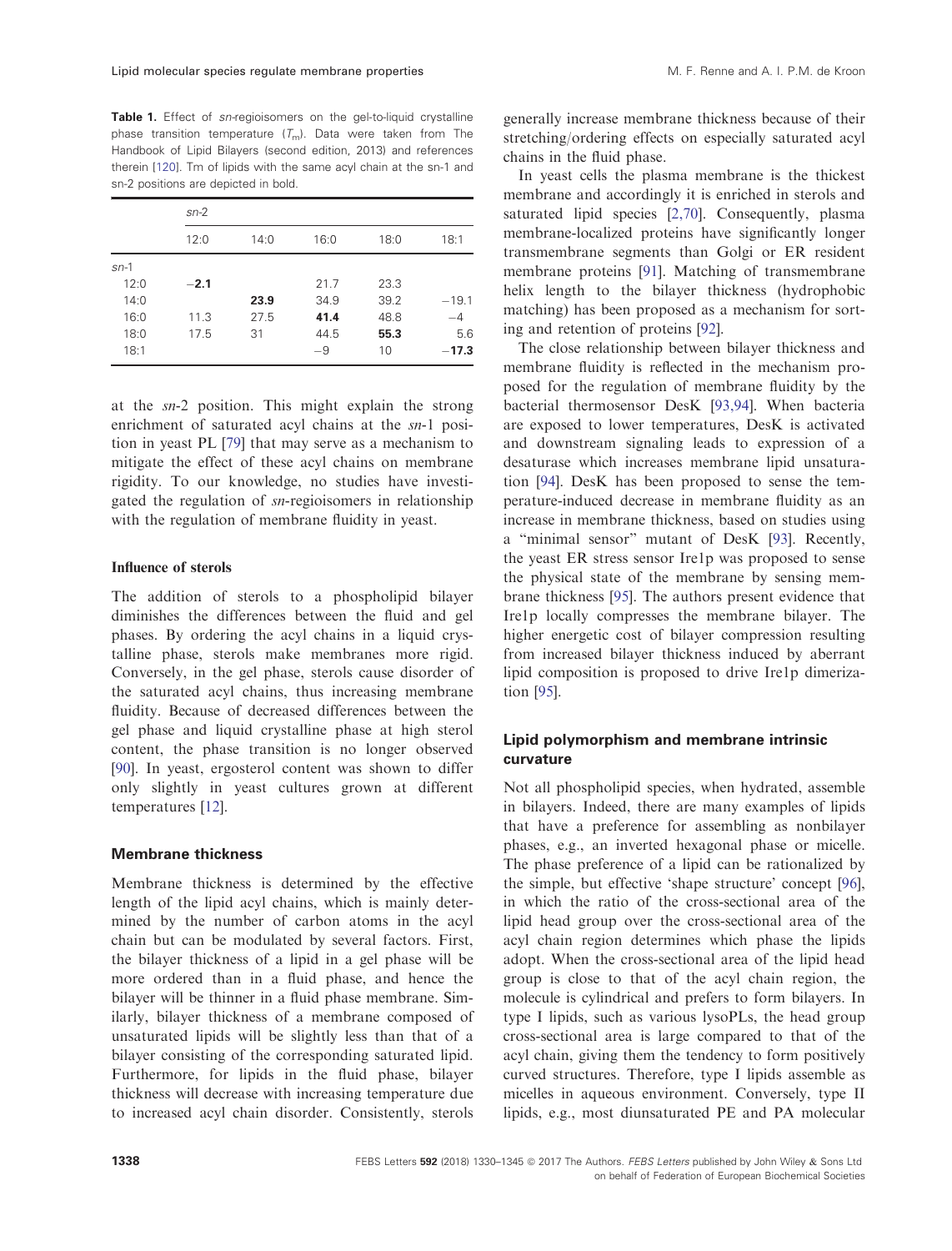species, preferably form inverted hexagonal phases upon hydration due to their small head group area compared to that of the acyl chains [[97](#page-14-0)]. It should be realized that the nature of the acyl chains determines the extent of the nonbilayer preference or intrinsic curvature by influencing the shape of the molecule [[98](#page-14-0)]. This is reflected in the bilayer-to-hexagonal  $(H<sub>II</sub>)$  phase transition temperature  $(T_H; Fig. 6)$ .

A lipid monolayer of type II nonbilayer preferring lipids will have the tendency to form a negatively curved surface (i.e., intrinsic curvature). When mixed with bilayer lipids, type II lipids can be forced to assemble in a bilayer allowing, e.g., mitochondrial membranes to form bilayers despite their very high content of the nonbilayer lipids PE and CL. However, due to the intrinsic curvature of type II lipids, this will induce curvature stress [\[97\]](#page-14-0). The presence of nonbilayer lipids and possibly the transient formation of nonbilayer structures have been proposed to be important for fusion and fission processes [[99](#page-14-0)].

Yeast cells were proposed to regulate the intrinsic curvature, by modulating the PE molecular species profile [[100\]](#page-14-0). Upon depletion of PC in a yeast *cho2opi3* mutant, PE levels increase and PE takes over as the major membrane PL. In parallel, the proportion of monounsaturated PE species increases at the expense of diunsaturated species, and a shortening of the average acyl chain length is observed. As diunsaturated PE species and PE species with longer acyl chains have stronger nonbilayer propensity, as shown by a lower



Fig. 6. Effect of acyl chain composition on the bilayer-to-hexagonal phase transition temperature  $(T_H)$  of PE. All data were obtained by differential scanning calorimetry. Representative data were taken from [[117](#page-15-0)] for di(n:0)PE, [\[118\]](#page-15-0) for 18:0/18:1-PE, and [[119\]](#page-15-0) for di(n:1)PE.

 $T_H$  (Fig. 6), the decrease in these species was interpreted as a mechanism to regulate membrane intrinsic curvature in response to PC depletion. Indeed, PE extracted from yeast cells under PC depleting conditions was found to have a higher  $T_H$ , indicative for PE species that are more bilayer compatible. The accompanying shortening of the average chain length of the PE molecular species also decreases the  $T<sub>m</sub>$  of the PE, consistent with the adaptation of the PE molecular species also compensating for the decreased membrane fluidity that would result from the increased PE level and decrease in unsaturated PE species (Fig. [4\)](#page-7-0).

## Lateral pressure profile

The intrinsic curvature of a membrane is closely related to the lateral pressure profile of a membrane, arising from the same structural properties of the membrane lipids [[99](#page-14-0)]. The lateral pressure profile reflects the depthdependent distribution of lateral stress in a membrane [[101\]](#page-14-0). The nature of this phenomenon and its relevance for membrane structure and function can be qualitatively understood as follows. The hydrophobic effect causes lipids to come together and form bilayers, giving rise to an attractive force, or negative lateral pressure, between the lipids at the head group–acyl chain interface. At the same time, interactions between neighboring acyl chains in the hydrophobic core and between hydrophilic head groups with bound water molecules will cause steric repulsion, giving rise to a positive lateral pressure in these regions. Together this leads to an inhomogeneous pressure profile along the bilayer normal (i.e., the lateral pressure profile). Importantly, the lateral pressure is net zero in self-assembled bilayer structures [[102\]](#page-14-0).

Upon increasing the ratio of nonbilayer-to-bilayer preferring lipids, the (positive) lateral pressure between the head groups is reduced because of the smaller effective head group volume of the nonbilayer lipids. As a consequence, the lipids will pack more tightly, leading to an increase in the lateral pressure between the acyl chains.

The lateral pressure profile of a membrane affects membrane protein structure and stability [\[103,104](#page-14-0)]. As the membrane intrinsic curvature and the lateral pressure profile are related properties, the lateral pressure profile is likely to be regulated in a similar manner as the intrinsic curvature and this may affect protein conformation and/or function [\[105](#page-14-0)]. For example, a protein in a membrane with a high PE content will have more freedom of movement in the head group area due to the locally lower lateral pressure, but will experience higher lateral pressure in the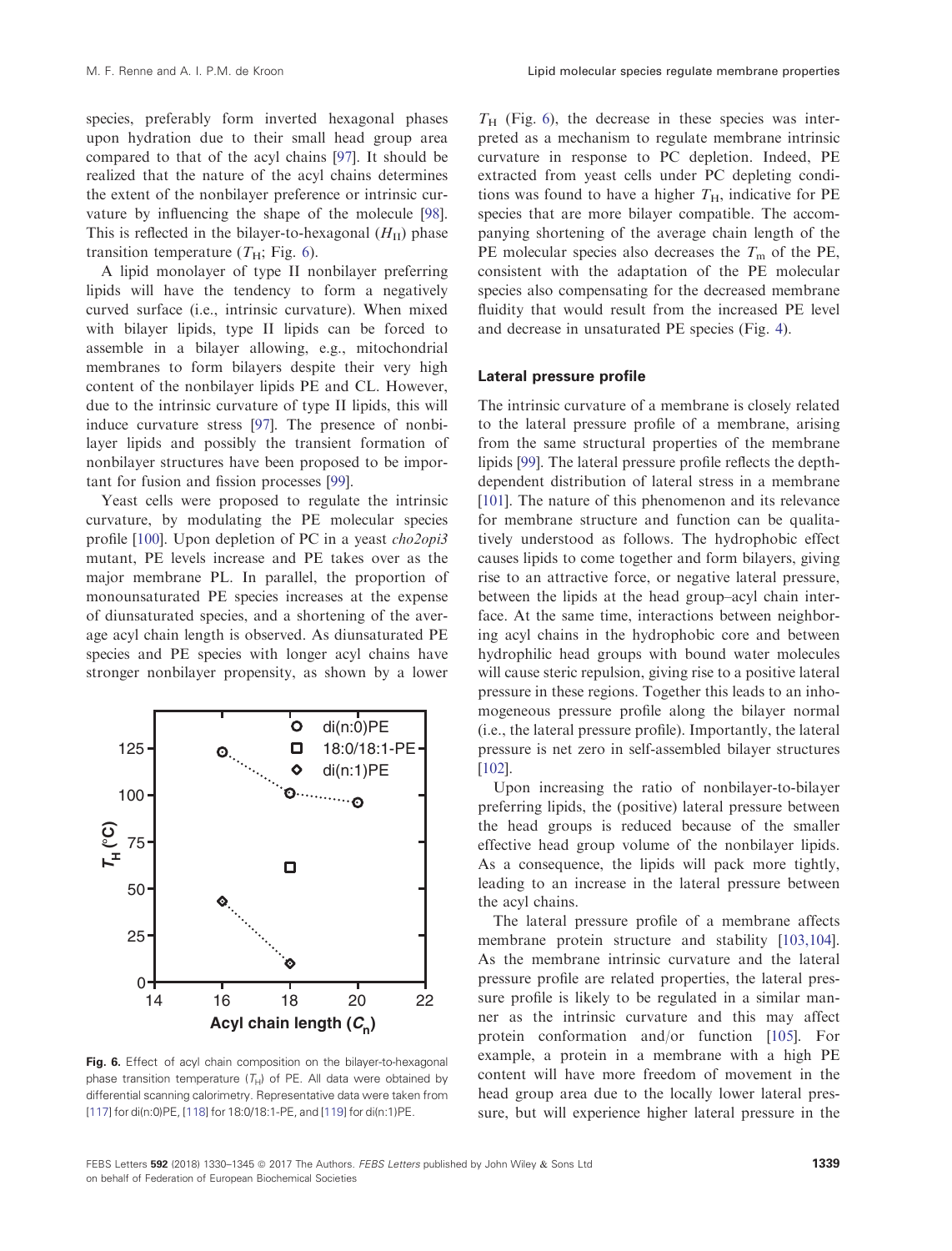<span id="page-10-0"></span>hydrophobic core [[99\]](#page-14-0). In addition, the presence of PE with its relatively small head group may promote insertion of hydrophobic molecules into the lipid/water interface [[106](#page-14-0)]. Vice versa, insertion of hydrophobic molecules into a bilayer may modulate the lateral pressure profile. For example, the insertion of alcohols in the head group region of a membrane has been suggested to destabilize membrane proteins by increasing the lateral pressure in the head group region and decreasing the lateral pressure in the hydrophobic core [\[106\]](#page-14-0).

# Conclusions and perspectives

Thorough genetic studies in combination with lipid analysis and lipidomics studies have provided insight into phospholipid biosynthesis and its regulation. However, mechanisms such as the regulation of acyl chain remodeling, the sensing of membrane physico-chemical properties, and its downstream signaling to the lipid biosynthetic machinery largely remain to be elucidated. Recently, the molecular mechanisms of membrane sensing by the OLE1 transcriptional regulator Mga2p and the ER stress sensor Ire1p have been elucidated [[56,95](#page-12-0)], as described above. Whereas Mga2p responds to differences in lateral pressure, Ire1p is proposed to sense bilayer thickness by a mechanism based on membrane compression that is dependent on the amphipathic helix neighboring the transmembrane helix. Membrane binding amphipathic helices occur in many proteins and have been well studied in terms of the membrane physical parameters they recognize and how membrane binding influences their function [[107,108\]](#page-14-0). Furthermore, membrane binding by amphipathic helices can be modulated, e.g., the amphipathic helix of Pah1p is not recruited to PA-containing membranes upon phosphorylation [\[109\]](#page-14-0).

Although transcriptional regulation via the Henry regulatory circuit controlled by Opi1p sensing the PA level is well characterized for a set of lipid biosynthetic genes containing  $UAS_{INO}$  in their promoter [\[15\]](#page-11-0), regulation at the (post-)translational level of most lipid biosynthetic enzymes is not understood, with the notable exception of Pah1p [\[29](#page-11-0)]. Many lipid biosynthetic enzymes are phosphorylated [\[110](#page-14-0)]. However, the function of phosphorylation in the regulation of, e.g., activity, subcellular localization or degradation is often not known. Furthermore, the kinases and phosphatases involved in the phosphorylation remain to be identified for most enzymes.

Recent advances in lipidome analysis have provided opportunities to identify lipid characteristics that were previously difficult to distinguish, such as double bond

localization and *sn*-regioisomers [[111\]](#page-14-0). Integration of these state-of-the-art lipid analysis techniques with stable isotope labeling will enable dynamic lipidomics studies that will help reveal mechanisms in the regulation of PL molecular species profiles. By combining observations from such experiments with current and new data from biophysical studies on synthetic lipids and biological lipid extracts, this approach will provide novel insights into the regulation of key physico-chemical properties of the membrane such as membrane fluidity.

# Acknowledgements

We gratefully acknowledge Prof. Dr. Antoinette Killian for critical reading of the manuscript and expert input. Furthermore, we thank the current and former members of the yeast lipid group of the Membrane Biochemistry & Biophysics section for fruitful discussions. Our work is supported by the Division of Chemical Sciences in the Netherlands, with financial aid from The Netherlands Organization for Scientific Research (NWO).

# **References**

- 1 van Meer G, Voelker DR and Feigenson GW (2008) Membrane lipids: where they are and how they behave. Nat Rev Mol Cell Biol 9, 112–124.
- 2 van Meer G and de Kroon AIPM (2011) Lipid map of the mammalian cell. J Cell Sci 124, 5-8.
- 3 Barelli H and Antonny B (2016) Lipid unsaturation and organelle dynamics. Curr Opin Cell Biol 41, 25–32.
- 4 Volmer R and Ron D (2015) Lipid-dependent regulation of the unfolded protein response. Curr Opin Cell Biol 33, 67–73.
- 5 Fu S, Yang L, Li P, Hofmann O, Dicker L, Hide W, Lin X, Watkins SM, Ivanov AR and Hotamisligil GS (2011) Aberrant lipid metabolism disrupts calcium homeostasis causing liver endoplasmic reticulum stress in obesity. Nature 473, 528–531.
- 6 Kohlwein SD (2010) Obese and anorexic yeasts: experimental models to understand the metabolic syndrome and lipotoxicity. Biochim Biophys Acta 1801, 222–229.
- 7 Leamy AK, Egnatchik RA and Young JD (2013) Molecular mechanisms and the role of saturated fatty acids in the progression of non-alcoholic fatty liver disease. Prog Lipid Res 52, 165-174.
- 8 Simons K and Toomre D (2000) Lipid rafts and signal transduction. Nat Rev Mol Cell Biol 1, 31–39.
- 9 Dowhan W, Bogdanov M and Mileykovskaya E (2016) Functional roles of lipids in membranes. In Biochemistry of Lipids, Lipoproteins and Membranes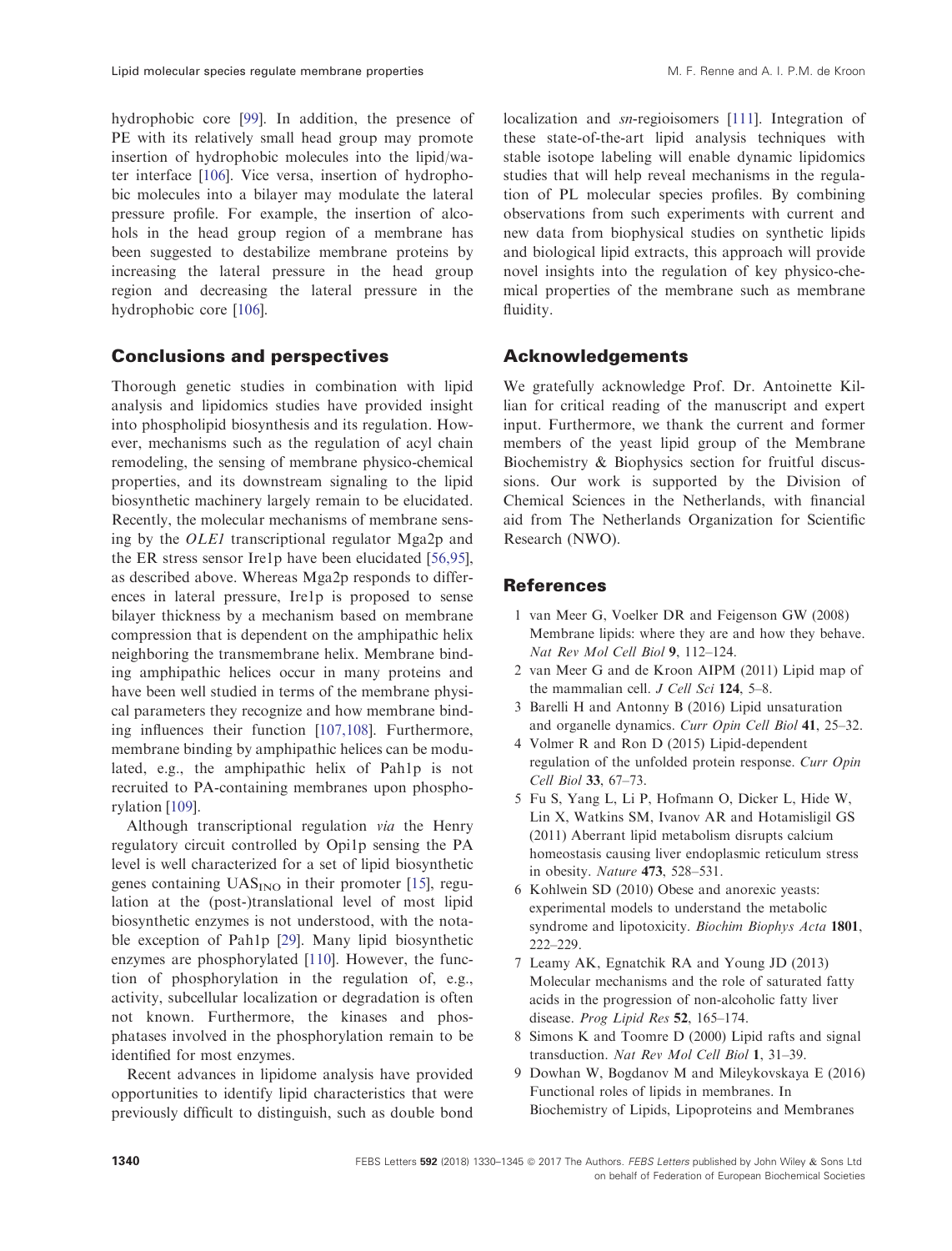<span id="page-11-0"></span>(Ridgway N and McLeod R, eds), pp. 1–40. Elsevier, Amsterdam, the Netherlands.

- 10 Nilsson I, Ohvo-Rekilä H, Slotte JP, Johnson AE and von Heijne G (2001) Inhibition of protein translocation across the endoplasmic reticulum membrane by sterols. *J Biol Chem* 276, 41748-41754.
- 11 Janssen MJFW, Koorengevel MC, De Kruijff B and De Kroon AIPM (2000) The phosphatidylcholine to phosphatidylethanolamine ratio of Saccharomyces cerevisiae varies with the growth phase. Yeast 16, 641–650.
- 12 Klose C, Surma MA, Gerl MJ, Meyenhofer F, Shevchenko A and Simons K (2012) Flexibility of a eukaryotic lipidome – insights from yeast lipidomics. PLoS One 7, e35063.
- 13 Tuller G, Nemec T, Hrastnik C and Daum G (1999) Lipid composition of subcellular membranes of an FY1679-derived haploid yeast wild-type strain grown on different carbon sources. Yeast 15, 1555–1564.
- 14 Gaspar ML, Aregullin MA, Jesch SA and Henry SA (2006) Inositol induces a profound alteration in the pattern and rate of synthesis and turnover of membrane lipids in Saccharomyces cerevisiae. J Biol Chem 281, 22773–22785.
- 15 Henry SA, Kohlwein SD and Carman GM (2012) Metabolism and regulation of glycerolipids in the yeast Saccharomyces cerevisiae. Genetics 190, 317–349.
- 16 De Kroon AIPM, Rijken PJ and De Smet CH (2013) Checks and balances in membrane phospholipid class and acyl chain homeostasis, the yeast perspective. Prog Lipid Res 52, 374–394.
- 17 Carman GM and Han G-SS (2011) Regulation of phospholipid synthesis in the yeast Saccharomyces cerevisiae. Annu Rev Biochem 80, 859–883.
- 18 Tehlivets O, Scheuringer K and Kohlwein SD (2007) Fatty acid synthesis and elongation in yeast. Biochim Biophys Acta 1771, 255–270.
- 19 Stukey JE, McDonough VM and Martin CE (1989) Isolation and characterization of OLE1, a gene affecting fatty-acid desaturation from Saccharomyces cerevisiae. J Biol Chem 264, 16537–16544.
- 20 Schneiter R, Tatzer V, Gogg G, Leitner E and Kohlwein SD (2000) Elo1p-dependent carboxyterminal elongation of C14:1Delta(9) to C16:1Delta (11) fatty acids in Saccharomyces cerevisiae. J Bacteriol 182, 3655–3660.
- 21 Sec P, Garaiova M, Gajdos P, Certik M, Griac P, Hapala I and Holic R (2015) Baker's yeast deficient in storage lipid synthesis uses cis-vaccenic acid to reduce unsaturated fatty acid toxicity. Lipids 50, 621–630.
- 22 Garbarino J, Padamsee M, Wilcox L, Oelkers PM, D'Ambrosio D, Ruggles KV, Ramsey N, Jabado O, Turkish A and Sturley SL (2009) Sterol and diacylglycerol acyltransferase deficiency triggers fatty acid-mediated cell death. J Biol Chem 284, 30994–31005.
- 23 Petschnigg J, Wolinski H, Kolb D, Zelling G, Kurat CF, Natter K and Kohlwein SD (2009) Good fat, essential cellular requirements for triacylglycerol synthesis to maintain membrane homeostasis in yeast. J Biol Chem 284, 30981–30993.
- 24 Zheng Z and Zou J (2001) The initial step of the glycerolipid pathway: identification of glycerol 3 phosphate/dihydroxyacetone phosphate dual substrate acyltransferases in Saccharomyces cerevisiae. J Biol Chem 276, 41710–41716.
- 25 Athenstaedt K and Daum G (2000) 1- Acyldihydroxyacetone-phosphate reductase (Ayr1p) of the yeast Saccharomyces cerevisiae encoded by the open reading frame YIL124w is a major component of lipid particles. J Biol Chem 275, 235–240.
- 26 Benghezal M, Roubaty C, Veepuri V, Knudsen J and Conzelmann A (2007) SLC1 and SLC4 encode partially redundant acyl-coenzyme A 1-acylglycerol-3 phosphate O-acyltransferases of budding yeast. J Biol Chem 282, 30845–30855.
- 27 Ghosh AK, Ramakrishnan G and Rajasekharan R (2008) YLR099C (ICT1) encodes a soluble acyl-CoAdependent lysophosphatidic acid acyltransferase responsible for enhanced phospholipid synthesis on organic solvent stress in Saccharomyces cerevisiae. J Biol Chem 283, 9768–9775.
- 28 Ayciriex S, Le Guedard M, Camougrand N, Velours G, Schoene M, Leon S, Wattelet-Boyer V, Dupuy J-W, Shevchenko A, Schmitter J-M et al. (2012) YPR139c/ LOA1 encodes a novel lysophosphatidic acid acyltransferase associated with lipid droplets and involved in TAG homeostasis. Mol Biol Cell 23, 233–246.
- 29 Pascual F and Carman GM (2013) Phosphatidate phosphatase, a key regulator of lipid homeostasis. Biochim Biophys Acta 1831, 514–522.
- 30 Tamura Y, Harada Y, Nishikawa SI, Yamano K, Kamiya M, Shiota T, Kuroda T, Kuge O, Sesaki H, Imai K et al. (2013) Tam41 is a CDP-diacylglycerol synthase required for cardiolipin biosynthesis in mitochondria. Cell Metab 17, 709–718.
- 31 Shen H, Heacock PN, Clancey CJ and Dowhan W (1996) The CDS1 gene encoding CDP-diacylglycerol synthase In Saccharomyces cerevisiae is essential for cell growth. J Biol Chem 271, 789–795.
- 32 Letts VA, Klig LS, Bae-Lee M, Carman GM and Henry SA (1983) Isolation of the yeast structural gene for the membrane-associated enzyme phosphatidylserine synthase. Proc Natl Acad Sci U S A 80, 7279–7283.
- 33 Nikawa J and Yamashita S (1984) Molecular cloning of the gene encoding CDPdiacylglycerol-inositol 3 phosphatidyl transferase in Saccharomyces cerevisiae. Eur J Biochem 143, 251–256.
- 34 Chang SC, Heacock PN, Clancey CJ and Dowhan W (1998) The PEL1 gene (renamed PGS1) encodes the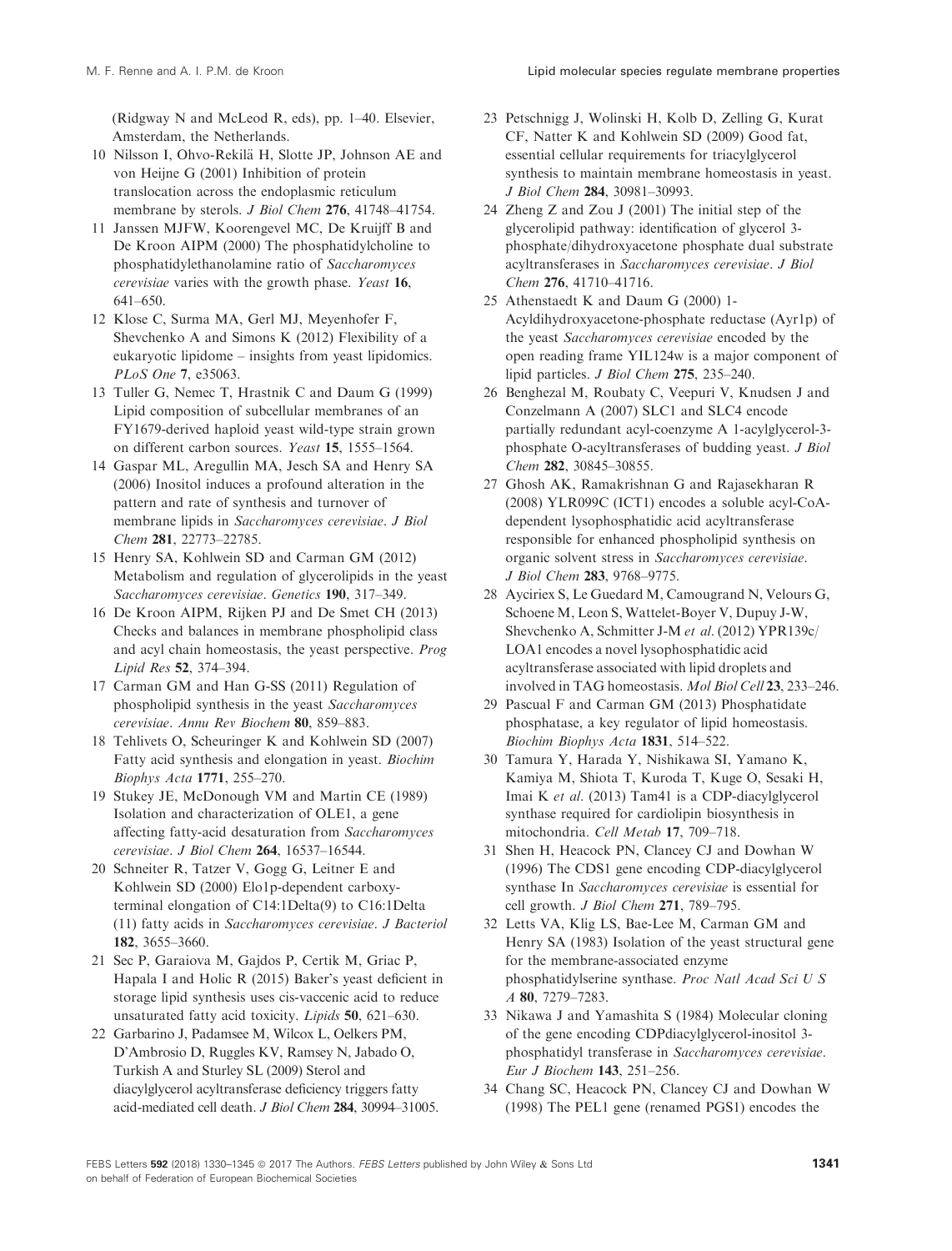<span id="page-12-0"></span>phosphatidylglycerophosphate synthase of Saccharomyces cerevisiae. J Biol Chem 273, 9829–9836.

- 35 Osman C, Haag M, Wieland FT, Brügger B and Langer T (2010) A mitochondrial phosphatase required for cardiolipin biosynthesis: the PGP phosphatase Gep4. EMBO J 29, 1976–1987.
- 36 Chang S, Heacock PN, Mileykovskaya E, Voelker DR and Dowhan W (1998) Isolation and characterization of the gene (CLS1) encoding cardiolipin synthase in Saccharomyces cerevisiae. J Biol Chem 273, 14933–14941.
- 37 Tuller G, Hrastnik C, Achleitner G, Schiefthaler U, Klein F and Daum G (1998) YDL142c encodes cardiolipin synthase (Clslp) and is non-essential for aerobic growth of Saccharomyces cerevisiae. FEBS Lett 421, 15–18.
- 38 Jiang F, Rizavi HS and Greenberg ML (1997) Cardiolipin is not essential for the growth of Saccharomyces cerevisiae on fermentable or nonfermentable carbon sources. Mol Microbiol 26, 481–491.
- 39 Voelker DR (1997) Phosphatidylserine decarboxylase. Biochim Biophys Acta 1348, 236–244.
- 40 Kodaki T and Yamashita S (1987) Yeast phosphatidylethanolamine methylation pathway - cloning and characterization of 2 distinct methyltransferase genes. J Biol Chem 262, 15428–15435.
- 41 Gibellini F and Smith TK (2010) The Kennedy pathway-de novo synthesis of phosphatidylethanolamine and phosphatidylcholine. IUBMB Life 62, 414–428.
- 42 Huh W-KK, Falvo JV, Gerke LC, Carroll AS, Howson RW, Weissman JS and O'Shea EK (2003) Global analysis of protein localization in budding yeast. Nature 425, 686–691.
- 43 Czabany T, Athenstaedt K and Daum G (2007) Synthesis, storage and degradation of neutral lipids in yeast. Biochim Biophys Acta 1771, 299–309.
- 44 Han GS, O'Hara L, Carman GM and Siniossoglou S (2008) An unconventional diacylglycerol kinase that regulates phospholipid synthesis and nuclear membrane growth. J Biol Chem 283, 20433-20442.
- 45 Ernst R, Ejsing CS and Antonny B (2016) Homeoviscous adaptation and the regulation of membrane lipids. J Mol Biol 428, 4776-4791.
- 46 Martin CE, Oh CS and Jiang Y (2007) Regulation of long chain unsaturated fatty acid synthesis in yeast. Biochim Biophys Acta 1771, 271–285.
- 47 Suutari M, Liukkonen K and Laakso S (1990) Temperature adaptation in yeasts: the role of fatty acids. J Gen Microbiol 136, 1469–1474.
- 48 Okuyama H, Saito M, Joshi VC, Gunsberg S and Wakil SJ (1979) Regulation by temperature of the chain length of fatty acids in yeast. J Biol Chem 254, 12281–12284.
- 49 Hori T, Nakamura N and Okuyama H (1987) Possible involvement of acetyl coenzyme A carboxylase as well

as fatty acid synthetase in the temperature-controlled synthesis of fatty acids in Saccharomyces cerevisiae. J Biochem 101, 949–956.

- 50 Schneiter R, Hitomi M, Ivessa AS, Fasch EV, Kohlwein SD and Tartakoff AM (1996) A yeast acetyl coenzyme A carboxylase mutant links very-long-chain fatty acid synthesis to the structure and function of the nuclear membrane-pore complex. Mol Cell Biol 16, 7161–7172.
- 51 Schneiter R, Guerra CE, Lampl M, Tatzer V, Zellnig G, Klein HL and Kohlwein SD (2000) A novel coldsensitive allele of the rate-limiting enzyme of fatty acid synthesis, acetyl coenzyme A carboxylase, affects the morphology of the yeast vacuole through acylation of Vac8p. Mol Cell Biol 20, 2984–2995.
- 52 Hofbauer HF, Schopf FH, Schleifer H, Knittelfelder OL, Pieber B, Rechberger GN, Wolinski H, Gaspar ML, Kappe CO, Stadlmann J et al. (2014) Regulation of gene expression through a transcriptional repressor that senses acyl-chain length in membrane phospholipids. Dev Cell 29, 729–739.
- 53 Hoppe T, Matuschewski K, Rape M, Schlenker S, Ulrich HD and Jentsch S (2001) Activation of a membrane-bound transcription factor by regulated ubiquitin/proteasome-dependent processing. Chemtracts 14, 148–151.
- 54 Rape M, Hoppe T, Gorr I, Kalocay M, Richly H and Jentsch S (2001) Mobilization of processed, membrane-tethered SPT23 transcription factor by CDC48UFD1/NPL4, a ubiquitin-selective chaperone. Cell 107, 667–677.
- 55 Surma MA, Klose C, Peng D, Shales M, Mrejen C, Stefanko A, Braberg H, Gordon DE, Vorkel D, Ejsing CS et al. (2013) A lipid E-MAP identifies Ubx2 as a critical regulator of lipid saturation and lipid bilayer stress. Mol Cell 51, 519–530.
- 56 Covino R, Ballweg S, Stordeur C, Michaelis JB, Puth K, Wernig F, Bahrami A, Ernst AM, Hummer G and Ernst R (2016) A eukaryotic sensor for membrane lipid saturation. Mol Cell 63, 49–59.
- 57 Ballweg S and Ernst R (2017) Control of membrane fluidity: the OLE pathway in focus. Biol Chem 398, 215–228.
- 58 De Smet CH, Vittone E, Scherer M, Houweling M, Liebisch G, Brouwers JF and de Kroon AIPM (2012) The yeast acyltransferase Sct1p regulates fatty acid desaturation by competing with the desaturase Ole1p. Mol Biol Cell 23, 1146–1156.
- 59 Shui G, Guan XL, Gopalakrishnan P, Xue Y, Goh JSY, Yang H and Wenk MR (2010) Characterization of substrate preference for Slc1p and Cst26p in Saccharomyces cerevisiae using lipidomic approaches and an LPAAT activity assay. PLoS One 5, e11956.
- 60 Oelkers K and Pokhrel K (2016) Four acyltransferases uniquely contribute to phospholipid heterogeneity in Saccharomyces cerevisiae. Lipid Insights 9, 31–41.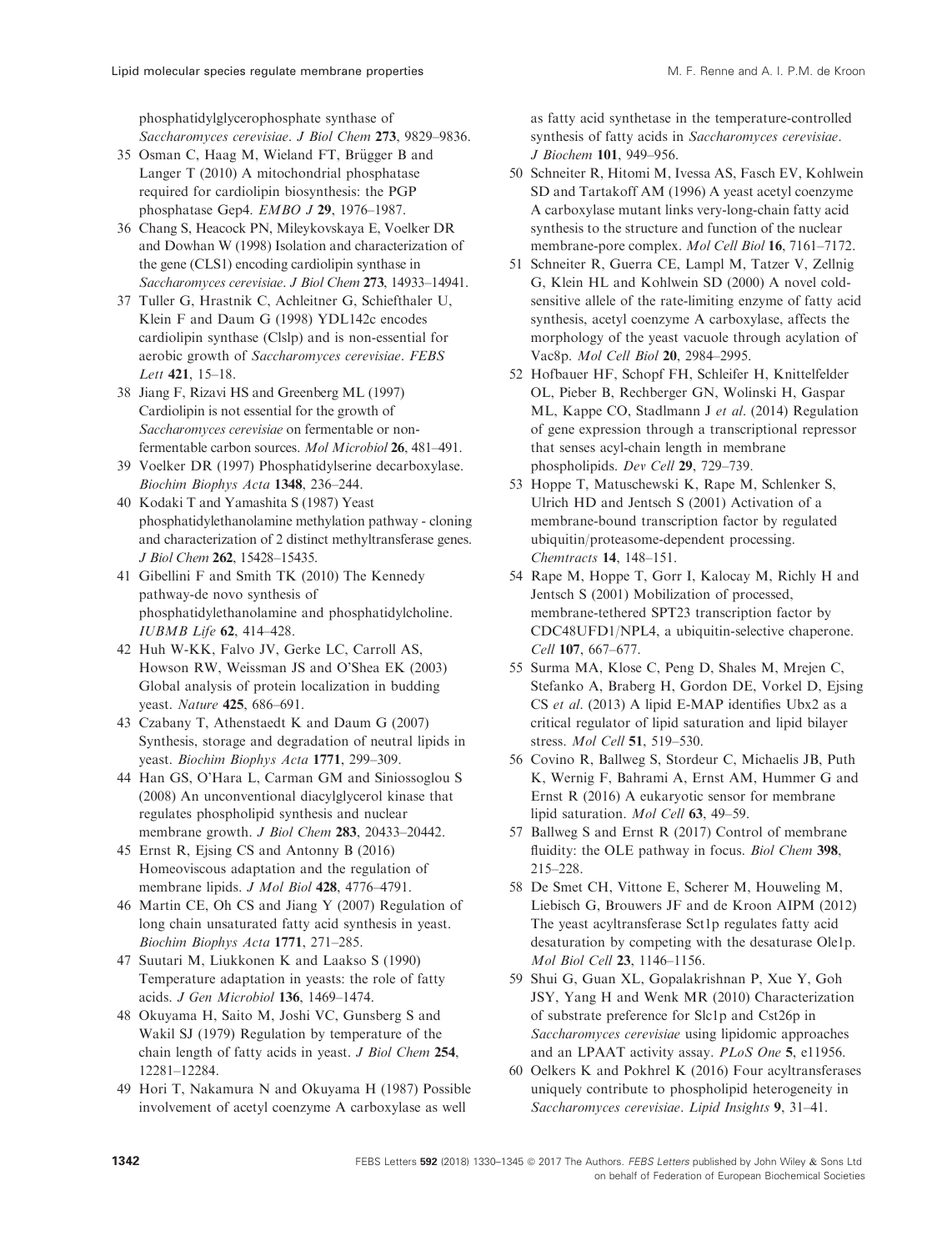- <span id="page-13-0"></span>61 Jain S, Stanford N, Bhagwat N, Seiler B, Costanzo M, Boone C and Oelkers P (2007) Identification of a novel lysophospholipid acyltransferase in Saccharomyces cerevisiae. J Biol Chem 282, 30562–30569.
- 62 Riekhof WR, Wu J, Gijon MA, Zarini S, Murphy RC and Voelker DR (2007) Lysophosphatidylcholine metabolism in Saccharomyces cerevisiae: the role of Ptype ATPases in transport and a broad specificity acyltransferase in acylation. J Biol Chem 282, 36853– 36861.
- 63 Riekhof WR, Wu J, Jones JL and Voelker DR (2007) Identification and characterization of the major lysophosphatidylethanolamine acyltransferase in Saccharomyces cerevisiae. J Biol Chem 282, 28344– 28352.
- 64 Tamaki H, Shimada A, Ito Y, Ohya M, Takase J, Miyashita M, Miyagawa H, Nozaki H, Nakayama R and Kumagai H (2007) LPT1 encodes a membranebound O-acyltransferase involved in the acylation of lysophospholipids in the yeast Saccharomyces cerevisiae. J Biol Chem 282, 34288–34298.
- 65 Sandager L, Gustavsson MH, Stahl U, Dahlqvist A, Wiberg E, Banas A, Lenman M, Ronne H and Stymne S (2002) Storage lipid synthesis is non-essential in yeast. J Biol Chem 277, 6478–6482.
- 66 Black PN and DiRusso CC (2007) Yeast acyl-CoA synthetases at the crossroads of fatty acid metabolism and regulation. Biochim Biophys Acta 1771, 286–298.
- 67 Mora G, Scharnewski M and Fulda M (2012) Neutral lipid metabolism influences phospholipid synthesis and deacylation in Saccharomyces cerevisiae. PLoS One 7, e49269.
- 68 Horvath SE and Daum G (2013) Lipids of mitochondria. Prog Lipid Res 52, 590–614.
- 69 Bürgermeister M, Birner-Grünberger R, Heyn M and Daum G (2004) Contribution of different biosynthetic pathways to species selectivity of aminoglycerophospholipids assembled into mitochondrial membranes of the yeast Saccharomyces cerevisiae. Biochim Biophys Acta 1686, 148–160.
- 70 Schneiter R, Brügger B, Sandhoff R, Zellnig G, Leber A, Lampl M, Athenstaedt K, Hrastnik C, Eder S, Daum G et al. (1999) Electrospray ionization tandem mass spectrometry (ESI-MS/MS) analysis of the lipid molecular species composition of yeast subcellular membranes reveals acyl chain-based sorting/ remodeling of distinct molecular species en route to the plasma membrane. J Cell Biol 146, 741–754.
- 71 Heikinheimo L and Somerharju P (2002) Translocation of phosphatidylthreonine and -serine to mitochondria diminishes exponentially with increasing molecular hydrophobicity. Traffic 3, 367–377.
- 72 Boumann HA, Damen MJA, Versluis C, Heck AJR, De Kruijff B and De Kroon AIPM (2003) The two biosynthetic routes leading to phosphatidylcholine in

yeast produce different sets of molecular species. Evidence for lipid remodeling. Biochemistry 42, 3054– 3059.

- 73 Renne MF, Bao X, De Smet CH and de Kroon AIPM (2015) Lipid acyl chain remodeling in yeast. Lipid Insights 2015, 33–40.
- 74 Fisher E, Almaguer C, Holic R, Griac P and Patton-Vogt J (2005) Glycerophosphocholine-dependent growth requires Gde1p (YPL110c) and Git1p in Saccharomyces cerevisiae. J Biol Chem 280, 36110–36117.
- 75 Fernández-Murray JP and McMaster CR (2005) Glycerophosphocholine catabolism as a new route for choline formation for phosphatidylcholine synthesis by the Kennedy pathway. J Biol Chem 280, 38290–38296.
- 76 Stalberg K, Neal AC, Ronne H and Stahl U (2008) Identification of a novel GPCAT activity and a new pathway for phosphatidylcholine biosynthesis in S. cerevisiae. J Lipid Res 49, 1794–1806.
- 77 Głab B, Beganovic M, Anaokar S, Hao MS, Rasmusson AG, Patton-Vogt J, Banas A, Stymne S and Lager I (2016) Cloning of glycerophosphocholine acyltransferase (GPCAT) from fungi and plants: a novel enzyme in phosphatidylcholine synthesis. J Biol Chem 291, 25066–25076.
- 78 Waksman M, Eli Y, Liscovitch M and Gerst JE (1996) Identification and characterization of a gene encoding phospholipase D activity in yeast. J Biol Chem 271, 2361–2364.
- 79 Wagner S and Paltauf F (1994) Generation of glycerophospholipid molecular species in the yeast Saccharomyces cerevisiae. Fatty acid pattern of phospholipid classes and selective acyl turnover at sn-1 and sn-2 positions. Yeast 10, 1429–1437.
- 80 Kishino H, Eguchi H, Takagi K, Horiuchi H, Fukuda R and Ohta A (2014) Acyl-chain remodeling of dioctanoyl-phosphatidylcholine in Saccharomyces cerevisiae mutant defective in de novo and salvage phosphatidylcholine synthesis. Biochem Biophys Res Commun 445, 289–293.
- 81 De Smet CH, Cox R, Brouwers JF and De Kroon AIPM (2013) Yeast cells accumulate excess endogenous palmitate in phosphatidylcholine by acyl chain remodeling involving the phospholipase B Plb1p. Biochim Biophys Acta 1831, 1167–1176.
- 82 Tanaka K, Fukuda R, Ono Y, Eguchi H, Nagasawa S, Nakatani Y, Watanabe H, Nakanishi H, Taguchi R and Ohta A (2008) Incorporation and remodeling of extracellular phosphatidylcholine with short acyl residues in Saccharomyces cerevisiae. Biochim Biophys Acta 1781, 391–399.
- 83 Los D and Murata N (2004) Membrane fluidity and its role in the perception of environmental signals. Biochim Biophys Acta 1666, 142–157.
- 84 Lewis RNAH, Mak N and McElhaney RN (1987) A differential scanning calorimetric study of the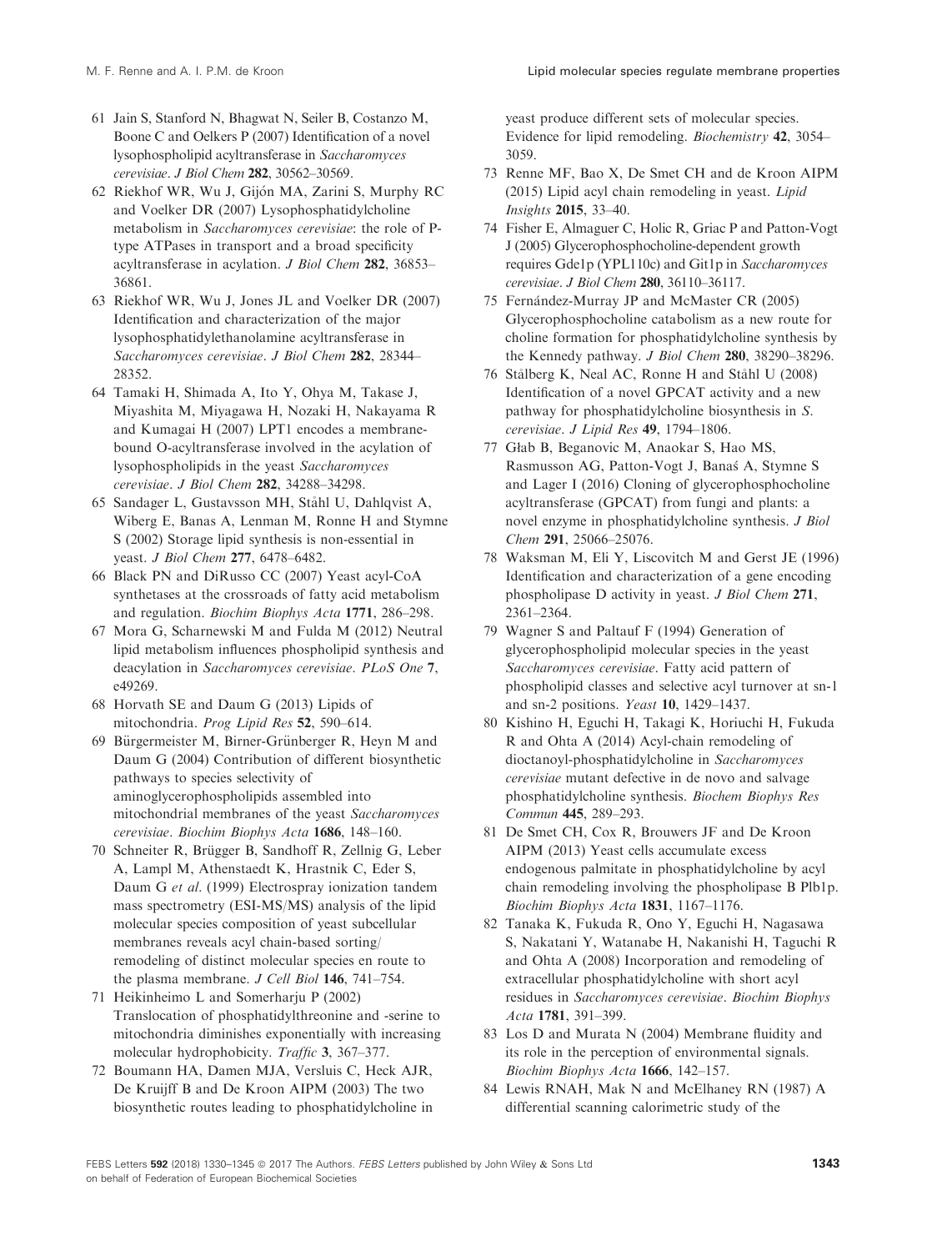<span id="page-14-0"></span>thermotropic phase behavior of model membranes composed of phosphatidylcholines containing linear saturated fatty acyl chains. Biochemistry 26, 6118– 6126.

- 85 Van Dijck PWM, De Kruijff B, Van Deenen LLM, De Gier J and Demel RA (1976) The preference of cholesterol for phosphatidylcholine in mixed phosphatidylcholine-phosphatidylethanolamine bilayers. Biochim Biophys Acta 455, 576–587.
- 86 Boggs JM (1987) Lipid intermolecular hydrogen bonding: influence on structural organization and membrane function. Biochim Biophys Acta 906, 353–404.
- 87 Dawaliby R, Trubbia C, Delporte C, Noyon C, Ruysschaert JM, Van Antwerpen P and Govaerts C (2016) Phosphatidylethanolamine is a key regulator of membrane fluidity in eukaryotic cells. J Biol Chem 291, 3658–3667.
- 88 Liebisch G, Vizcaíno JA, Köfeler H, Trötzmüller M, Griffiths WJ, Schmitz G, Spener F and Wakelam MJO (2013) Shorthand notation for lipid structures derived from mass spectrometry. J Lipid Res 54, 1523–1530.
- 89 Gennis RB (1989) Biomembranes. Springer, New York, NY.
- 90 Koynova RD, Boyanov AI and Tenchov BG (1985) On the phase diagram of an Ldipalmitoylphosphatidylcholine/cholesterol mixture. FEBS Lett 187, 65–68.
- 91 Sharpe HJ, Stevens TJ and Munro S (2010) A comprehensive comparison of transmembrane domains reveals organelle-specific properties. Cell 142, 158–169.
- 92 Munro S (1998) Localization of proteins to the Golgi apparatus. Trends Cell Biol 8, 11–15.
- 93 Cybulski LE, Ballering J, Moussatova A, Inda ME, Vazquez DB, Wassenaar TA, de Mendoza D, Tieleman DP and Killian JA (2015) Activation of the bacterial thermosensor DesK involves a serine zipper dimerization motif that is modulated by bilayer thickness. Proc Natl Acad Sci U S A 112, 6353–6358.
- 94 Cybulski LE, Martín M, Mansilla MC, Fernández A and De Mendoza D (2010) Membrane thickness cue for cold sensing in a bacterium. Curr Biol 20, 1539– 1544.
- 95 Halbleib K, Pesek K, Covino R, Hofbauer HF, Wunnicke D, Hänelt I, Hummer G and Ernst R (2017) Activation of the unfolded protein response by lipid bilayer stress. Mol Cell 67 673–684.e8.
- 96 Cullis PR and de Kruijff B (1979) Lipid polymorphism and the functional roles of lipids in biological membranes. Biochim Biophys Acta 559, 399–420.
- 97 Gruner SM (1985) Intrinsic curvature hypothesis for biomembrane lipid composition: a role for nonbilayer lipids. Proc Natl Acad Sci U S A 82, 3665–3669.
- 98 Koynova R and Caffrey M (1994) Phases and phasetransitions of the hydrated phosphatidylethanolamines. Chem Phys Lipids 69, 1–34.
- 99 Van den Brink-van der Laan E, Antoinette Killian J and De Kruijff B (2004) Nonbilayer lipids affect peripheral and integral membrane proteins via changes in the lateral pressure profile. Biochim Biophys Acta 1666, 275–288.
- 100 Boumann HA, Gubbens J, Koorengevel MC, Oh C-S, Martin CE, Heck AJR, Patton-Vogt J, Henry SA, de Kruijff B and de Kroon AIPM (2006) Depletion of phosphatidylcholine in yeast induces shortening and increased saturation of the lipid acyl chains: evidence for regulation of intrinsic membrane curvature in a eukaryote. Mol Biol Cell 17, 1006– 1017.
- 101 Cantor RS (1997) The lateral pressure profile in membranes: a physical mechanism of general anesthesia. Biochemistry 36, 2339–2344.
- 102 Marsh D (1996) Lateral pressure in membranes. Biochim Biophys Acta 1286, 183–223.
- 103 Van den Brink-van der Laan E, Chupin V, Killian JA and De Kruijff B (2004) Stability of KcsA tetramer depends on membrane lateral pressure. Biochemistry 43, 4240–4250.
- 104 Cantor RS (1999) Lipid composition and the lateral pressure profile in bilayers. Biophys J 76, 2625–2639.
- 105 Cantor RS (1999) The influence of membrane lateral pressures on simple geometric models of protein conformational equilibria. Chem Phys Lipids 101, 45– 56.
- 106 Van den Brink-van der Laan E, Chupin V, Killian JA and De Kruijff B (2004) Small alcohols destabilize the KcsA tetramer via their effect on the membrane lateral pressure. Biochemistry 43, 5937–5942.
- 107 Drin G and Antonny B (2010) Amphipathic helices and membrane curvature. FEBS Lett 584, 1840–1847.
- 108 Cornell RB (2016) Membrane lipid compositional sensing by the inducible amphipathic helix of CCT. Biochim Biophys Acta 1861, 847–861.
- 109 Karanasios E, Han G-S, Xu Z, Carman GM and Siniossoglou S (2010) A phosphorylation-regulated amphipathic helix controls the membrane translocation and function of the yeast phosphatidate phosphatase. Proc Natl Acad Sci U S A 107, 17539– 17544.
- 110 Bodenmiller B, Wanka S, Kraft C, Urban J, Campbell D, Pedrioli PG, Gerrits B, Picotti P, Lam H, Vitek O et al. (2010) Phosphoproteomic analysis reveals interconnected system-wide responses to perturbations of kinases and phosphatases in yeast. Sci Signal 3, rs4.
- 111 Hancock SE, Poad BLJ, Batarseh A, Abbott SK and Mitchell TW (2017) Advances and unresolved challenges in the structural characterization of isomeric lipids. Anal Biochem 524, 45–55.
- 112 Davis PJ, Fleming BD, Coolbear KP and Keough KMW (1981) Gel to liquid-crystalline transition